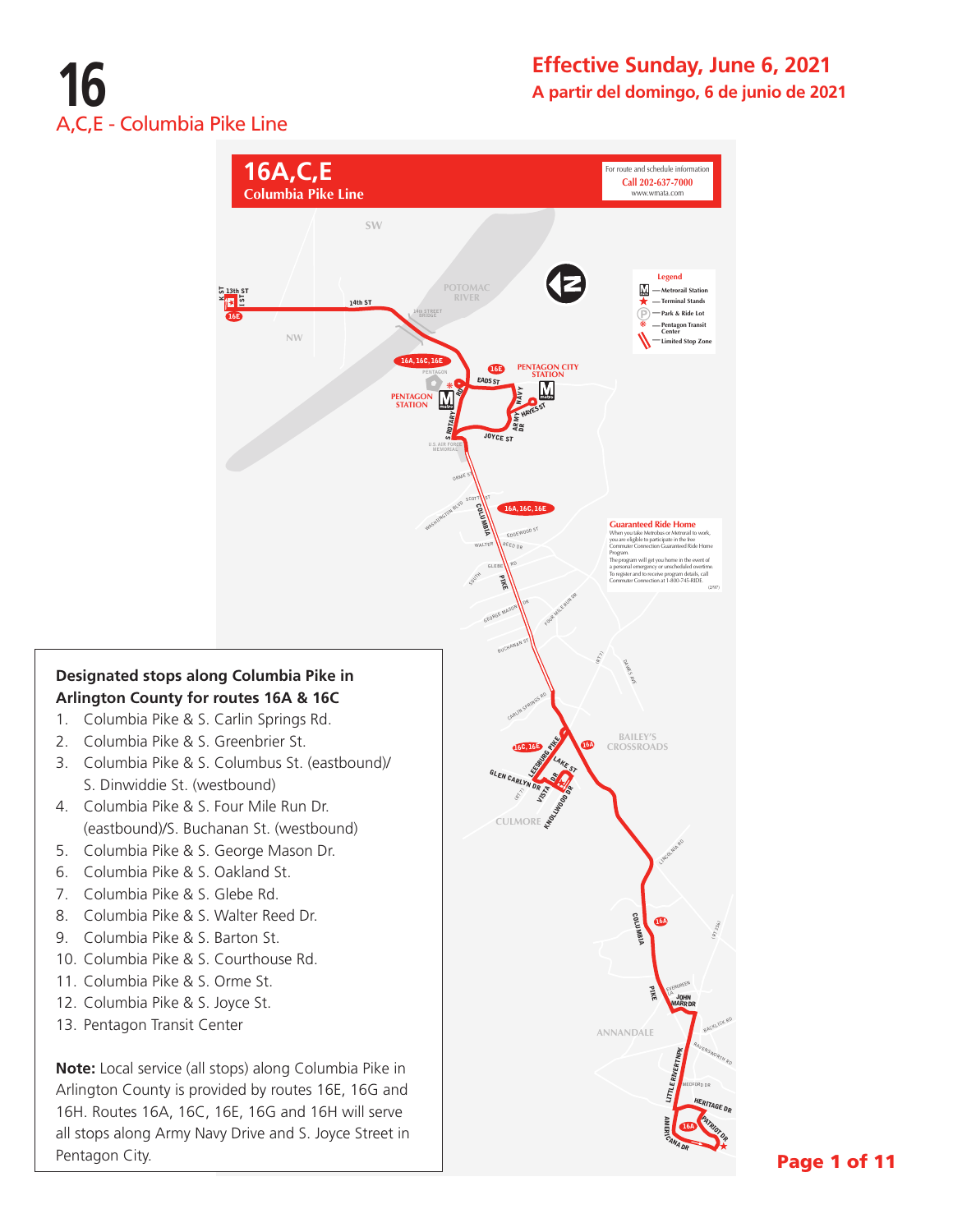|                 |                                        | <b>Monday thru Friday</b> - De Lunes a viernes  |                                         |                                                          |                                                  |                                      |                                                                       |                                      |                                                         |
|-----------------|----------------------------------------|-------------------------------------------------|-----------------------------------------|----------------------------------------------------------|--------------------------------------------------|--------------------------------------|-----------------------------------------------------------------------|--------------------------------------|---------------------------------------------------------|
| Route<br>Number | Patriot<br>&<br>Ameri-<br>cana<br>Drs. | John<br>Marr<br>Dr.<br>$\&$<br>Columbia<br>Pike | Glen<br>Carlyn<br>$\&$<br>Vista<br>Drs. | Columbia<br>Pike<br>&<br>Carlin<br><b>Springs</b><br>Rd. | Columbia<br>Pike<br>& Four<br>Mile<br>Run<br>Dr. | Columbia<br>Pike<br>&<br>Orme<br>St. | S. Hayes<br>$\boldsymbol{\&}$<br>12th Sts.<br>(Pentagon<br>City)<br>M | PENTA-<br><b>GON</b><br>$\mathbf{M}$ | T<br>&<br>13th<br>Sts.<br><b>NW</b><br>(FRANKLIN<br>SQ) |
|                 |                                        |                                                 |                                         | <b>AM Service - Servicio matutino</b>                    |                                                  |                                      |                                                                       |                                      |                                                         |
| <b>16C</b>      | ÷,                                     | ä,                                              | 4:33                                    | 4:40                                                     | 4:46                                             | 4:53                                 | L.                                                                    | 4:57                                 | ÷,                                                      |
| <b>16C</b>      | $\frac{1}{2}$                          |                                                 | 5:03                                    | 5:10                                                     | 5:16                                             | 5:23                                 |                                                                       | 5:27                                 |                                                         |
| <b>16C</b>      | $\overline{a}$                         |                                                 | 5:33                                    | 5:40                                                     | 5:46                                             | 5:53                                 |                                                                       | 5:57                                 |                                                         |
| <b>16A</b>      | 5:37                                   | 5:47                                            | $\omega_{\rm{eff}}$                     | 6:00                                                     | 6:06                                             | 6:13                                 | $\overline{a}$                                                        | 6:17                                 | $\overline{\phantom{a}}$                                |
| <b>16C</b>      | $\mathbb{Z}^2$                         | L,                                              | 6:07                                    | 6:15                                                     | 6:22                                             | 6:31                                 |                                                                       | 6:36                                 |                                                         |
| <b>16A</b>      | 6:06                                   | 6:16                                            | $\mathcal{L}^{\pm}$                     | 6:30                                                     | 6:37                                             | 6:46                                 | $\overline{a}$                                                        | 6:51                                 | $\overline{\phantom{a}}$                                |
| <b>16C</b>      | ä,                                     | ä,                                              | 6:37                                    | 6:45                                                     | 6:52                                             | 7:01                                 | ä,                                                                    | 7:06                                 | ä,                                                      |
| <b>16A</b>      | 6:36                                   | 6:46                                            | $\mathcal{L}^{\pm}$                     | 7:00                                                     | 7:07                                             | 7:16                                 | $\qquad \qquad -$                                                     | 7:21                                 |                                                         |
| <b>16C</b>      | $\overline{\phantom{a}}$               | ä,                                              | 7:06                                    | 7:15                                                     | 7:23                                             | 7:34                                 | ÷,                                                                    | 7:39                                 | $\overline{\phantom{a}}$                                |
| <b>16A</b>      | 7:04                                   | 7:15                                            | $\mathcal{L}^{\pm}$                     | 7:30                                                     | 7:38                                             | 7:49                                 | $\qquad \qquad -$                                                     | 7:54                                 |                                                         |
| <b>16C</b>      | $\overline{\phantom{a}}$               | ÷,                                              | 7:36                                    | 7:45                                                     | 7:53                                             | 8:04                                 | ä,                                                                    | 8:09                                 | ٠                                                       |
| <b>16A</b>      | 7:34                                   | 7:45                                            | $\mathcal{L}^{\mathcal{L}}$             | 8:00                                                     | 8:08                                             | 8:19                                 |                                                                       | 8:24                                 |                                                         |
| <b>16C</b>      | $\blacksquare$                         | ÷,                                              | 8:06                                    | 8:15                                                     | 8:23                                             | 8:34                                 | ÷                                                                     | 8:39                                 | ÷                                                       |
| <b>16A</b>      | 8:04                                   | 8:15                                            | $\mathcal{L}^{\pm}$                     | 8:30                                                     | 8:38                                             | 8:49                                 |                                                                       | 8:54                                 |                                                         |
| <b>16C</b>      | $\overline{\phantom{a}}$               | ÷                                               | 8:36                                    | 8:45                                                     | 8:53                                             | 9:04                                 | ÷,                                                                    | 9:09                                 | ä,                                                      |
| <b>16A</b>      | 8:34                                   | 8:45                                            | $\mathcal{L}^{\pm}$                     | 9:00                                                     | 9:08                                             | 9:19                                 | $\frac{1}{2}$                                                         | 9:24                                 |                                                         |
| <b>16C</b>      | $\overline{\phantom{a}}$               | ä,                                              | 9:06                                    | 9:15                                                     | 9:23                                             | 9:34                                 | ÷,                                                                    | 9:39                                 | ÷,                                                      |
| <b>16A</b>      | 9:03                                   | 9:16                                            | $\mathcal{L}^{\pm}$                     | 9:30                                                     | 9:36                                             | 9:45                                 | $\frac{1}{2}$                                                         | 9:49                                 |                                                         |
| <b>16C</b>      | $\overline{\phantom{a}}$               | ä,                                              | 9:36                                    | 9:45                                                     | 9:51                                             | 10:00                                | ÷,                                                                    | 10:04                                | $\overline{\phantom{a}}$                                |
| <b>16A</b>      | 9:33                                   | 9:46                                            | $\mathcal{L}^{\mathcal{A}}$             | 10:00                                                    | 10:06                                            | 10:15                                | $\frac{1}{2}$                                                         | 10:19                                |                                                         |
| <b>16C</b>      | $\mathcal{L}$                          | $\sim$                                          | 10:06                                   | 10:15                                                    | 10:21                                            | 10:30                                | ÷,                                                                    | 10:34                                | ÷,                                                      |
| <b>16A</b>      | 10:03                                  | 10:16                                           | $\mathcal{L}^{\pm}$                     | 10:30                                                    | 10:36                                            | 10:45                                | $\frac{1}{2}$                                                         | 10:49                                |                                                         |
| <b>16C</b>      | $\overline{\phantom{a}}$               | ÷.                                              | 10:36                                   | 10:45                                                    | 10:51                                            | 11:00                                | ä,                                                                    | 11:04                                | ÷                                                       |
| <b>16A</b>      | 10:33                                  | 10:46                                           | $\sim 10^{-1}$                          | 11:00                                                    | 11:06                                            | 11:15                                | $\overline{\phantom{m}}$                                              | 11:19                                |                                                         |
| <b>16C</b>      | ä,                                     | ä,                                              | 11:06                                   | 11:15                                                    | 11:21                                            | 11:30                                | ÷,                                                                    | 11:34                                | $\overline{\phantom{a}}$                                |
| <b>16A</b>      | 11:03                                  | 11:16                                           | $\omega_{\rm{eff}}$                     | 11:30                                                    | 11:36                                            | 11:45                                |                                                                       | 11:49                                |                                                         |
| <b>16C</b>      | $\overline{\phantom{a}}$               | ÷,                                              | 11:36                                   | 11:45                                                    | 11:51                                            | 12:00                                |                                                                       | 12:04                                |                                                         |
| <b>16A</b>      | 11:33                                  | 11:46                                           | $\overline{\phantom{a}}$                | 12:00                                                    | 12:06                                            | 12:15                                |                                                                       | 12:19                                |                                                         |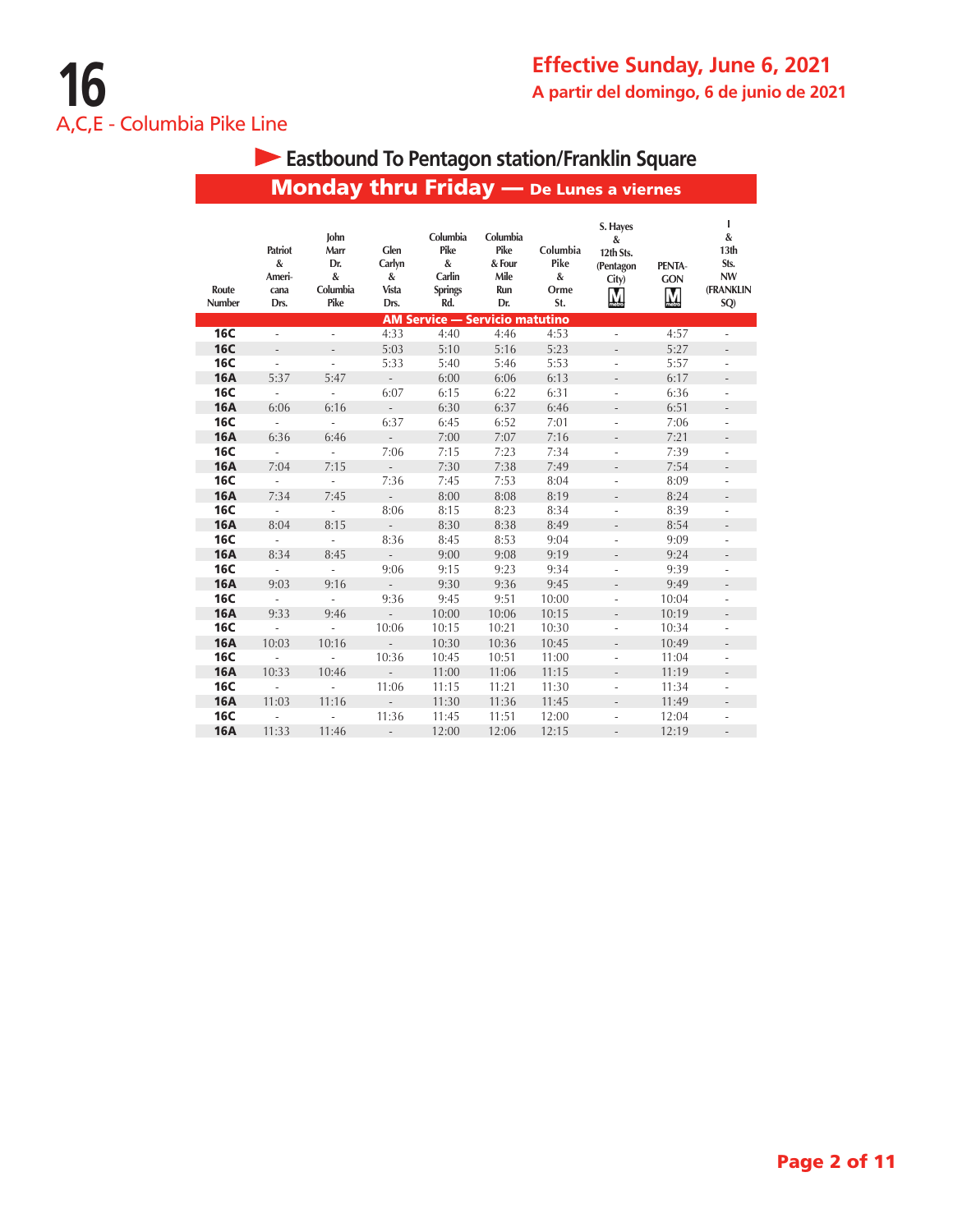#### Monday thru Friday — De Lunes a viernes **I S. Hayes John Columbia Columbia & & Glen Patriot Marr Pike Pike Columbia 13th 12th Sts. & Dr. Carlyn & & Four Pike PENTA**-**Sts. (Pentagon Ameri**-**Carlin Mile NW & & & City) GON Route Columbia Orme (FRANKLIN cana Vista Springs Run** M M **Number Drs. Pike Drs. Rd. Dr. St. SQ)** PM Service — Servicio vespertino **16C** - - 12:06 12:15 12:21 12:31 - 12:35 -**16A** 12:02 12:16 - 12:30 12:36 12:46 - 12:50 -**16C** - - 12:36 12:45 12:51 1:01 - 1:05 -**16A** 12:32 12:46 - 1:00 1:06 1:16 - 1:20 -**16C** - - 1:06 1:15 1:21 1:31 - 1:35 -**16A** 1:02 1:16 - 1:30 1:36 1:46 - 1:50 -**16C** - - 1:36 1:45 1:51 2:01 - 2:05 -**16A** 1:32 1:46 - 2:00 2:06 2:16 - 2:20 -**16C** - - 2:06 2:15 2:21 2:31 - 2:35 - 16A 2:02 2:16 - 2:30 2:36 2:46 - 2:50 - **16C** - - 2:35 2:45 2:52 3:02 - 3:08 -**16A** 2:31 2:45 - 3:00 3:07 3:17 - 3:23 -**16C** - - 3:05 3:15 3:22 3:32 - 3:38 -**16A** 3:01 3:15 - 3:30 3:37 3:47 - 3:53 -**16C** - - 3:35 3:45 3:52 4:02 - 4:08 -**16A** 3:31 3:45 - 4:00 4:07 4:17 - 4:23 -**16C** - - 4:05 4:15 4:22 4:32 - 4:38 -**16A** 4:01 4:15 - 4:30 4:37 4:47 - 4:53 -**16C** - - 4:35 4:45 4:52 5:02 - 5:08 -**16A** 4:31 4:45 - 5:00 5:07 5:17 - 5:23 -**16C** - - 5:05 5:15 5:23 5:33 - 5:39 -**16A** 5:00 5:15 - 5:30 5:38 5:48 - 5:54 -**16C** - - 5:35 5:45 5:53 6:03 - 6:09 -**16A** 5:30 5:45 - 6:00 6:08 6:18 - 6:24 -**16C** - - 6:05 6:15 6:22 6:31 - 6:35 -**16A** 6:02 6:16 - 6:30 6:37 6:46 - 6:50 -**16C** - - 6:35 6:45 6:52 7:01 - 7:05 -**16A** 6:32 6:46 - 7:00 7:07 7:16 - 7:20 -**16C** - - 7:05 7:15 7:22 7:31 - 7:35 -**16A** 7:02 7:16 - 7:30 7:37 7:46 - 7:50 -**16C** - - 7:36 7:45 7:51 8:00 - 8:04 -**16A** 7:35 7:47 - 8:00 8:06 8:15 - 8:19 -**16C** - - 8:06 8:15 8:21 8:30 - 8:34 -**16A** 8:05 8:17 - 8:30 8:36 8:45 - 8:49 -**16C** - - 8:36 8:45 8:51 9:00 - 9:04 -**16A** 8:35 8:47 - 9:00 9:06 9:15 - 9:19 -**16C** - - 9:07 9:15 9:21 9:29 - 9:33 -**16A** 9:06 9:17 - 9:30 9:36 9:44 - 9:48 -**16C** - - 9:37 9:45 9:51 9:59 - 10:03 -**16C** - - 10:07 10:15 10:21 10:29 - 10:33 -**16A** 10:06 10:17 - 10:30 10:36 10:44 - 10:48 -**16E** - - 10:37 10:45 10:50 10:57 11:03 11:09 11:21 **16E** - - 11:07 11:15 11:20 11:27 11:33 11:39 11:51 **16A** 11:10 11:18 - 11:30 11:35 11:42 - 11:46 -**16E** - - 11:37 11:45 11:50 11:57 12:03 12:09 12:21 After Midnight Service — Servicio después de la medianoche **16E** - - 12:07 12:15 12:20 12:27 12:33 12:39 12:51 **16E** - - 12:37 12:45 12:50 12:57 1:03 1:09 1:21 **16E** - - 1:07 1:15 1:20 1:27 1:33 1:39 1:51 **16E** - - 1:37 1:45 1:50 1:57 2:03 2:09 2:21 **16E** - - 2:00 2:08 2:13 2:20 2:26 2:32 2:44

# **Eastbound To Pentagon station/Franklin Square**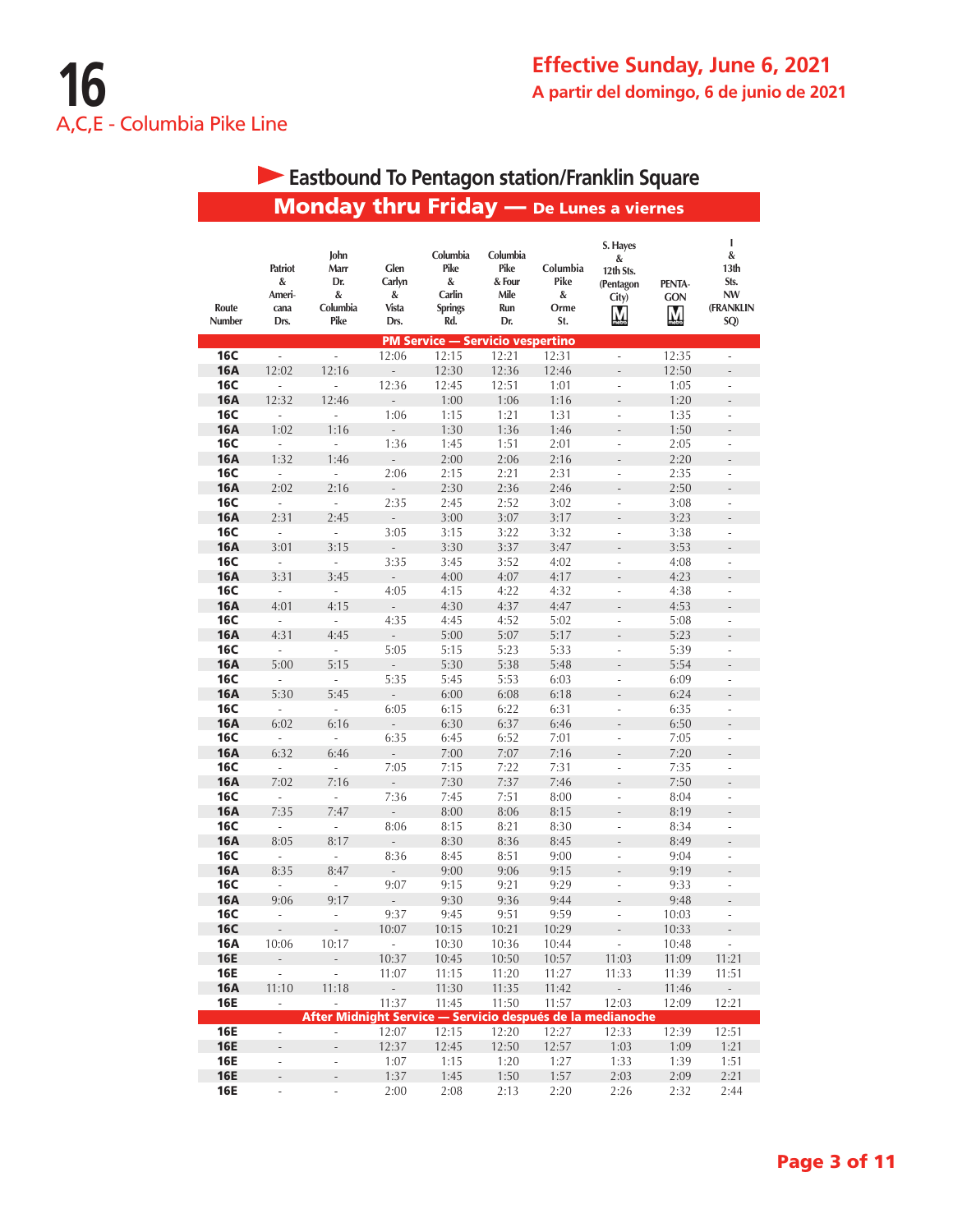# Monday thru Friday — De Lunes a viernes  **Westbound To Culmore/Annandale**

| Route<br><b>Number</b> | ı<br>&<br>13 <sub>th</sub><br>Sts.<br><b>NW</b><br>(Franklin Sq) | Pentagon<br>$\overline{\mathsf{M}}$ | S. Hayes<br>&<br>12th Sts.<br>(Pentagon<br>City) | Columbia<br>Pike<br>$\pmb{\&}$<br>Orme<br>St. | Columbia<br>Pike<br>&<br>Walter<br>Reed Dr. | Columbia<br>Pike<br>&<br>Carlin<br><b>Springs</b><br>Rd. | Glen<br>Carlyn<br>&<br><b>Vista</b><br>Drs.<br>(CULMORE) | <b>John Marr</b><br>Dr.<br>$\boldsymbol{\mathcal{S}}$<br>Columbia<br>Pike | Patriot<br>&<br>Americana<br>Drs.<br>(ANNAN-<br><b>DALE</b> |
|------------------------|------------------------------------------------------------------|-------------------------------------|--------------------------------------------------|-----------------------------------------------|---------------------------------------------|----------------------------------------------------------|----------------------------------------------------------|---------------------------------------------------------------------------|-------------------------------------------------------------|
|                        |                                                                  |                                     |                                                  |                                               | <b>AM Service - Servicio matutino</b>       |                                                          |                                                          |                                                                           |                                                             |
| <b>16A</b>             | ä,                                                               | 6:00                                |                                                  | 6:09                                          | 6:17                                        | 6:24                                                     | $\sim$                                                   | 6:37                                                                      | 6:48                                                        |
| <b>16C</b>             | $\frac{1}{2}$                                                    | 6:15                                | $\overline{\phantom{a}}$                         | 6:24                                          | 6:32                                        | 6:39                                                     | 6:49                                                     | $\overline{\phantom{a}}$                                                  | ÷,                                                          |
| <b>16A</b>             | $\overline{\phantom{0}}$                                         | 6:30                                | $\overline{\phantom{a}}$                         | 6:40                                          | 6:49                                        | 6:56                                                     | $\overline{\phantom{a}}$                                 | 7:09                                                                      | 7:23                                                        |
| <b>16C</b>             | $\overline{a}$                                                   | 6:45                                |                                                  | 6:55                                          | 7:04                                        | 7:11                                                     | 7:21                                                     | $\mathcal{L}$                                                             | $\mathcal{L}^{\pm}$                                         |
| <b>16A</b>             | $\overline{\phantom{0}}$                                         | 7:00                                | $\overline{a}$                                   | 7:10                                          | 7:19                                        | 7:26                                                     | $\overline{\phantom{a}}$                                 | 7:39                                                                      | 7:53                                                        |
| <b>16C</b>             | $\overline{\phantom{a}}$                                         | 7:15                                |                                                  | 7:25                                          | 7:34                                        | 7:41                                                     | 7:51                                                     | $\sim$                                                                    | $\sim$                                                      |
| <b>16A</b>             | ä,                                                               | 7:30                                | ÷,                                               | 7:40                                          | 7:50                                        | 7:57                                                     | $\overline{\phantom{a}}$                                 | 8:11                                                                      | 8:22                                                        |
| <b>16C</b>             | $\overline{a}$                                                   | 7:45                                | $\overline{\phantom{a}}$                         | 7:55                                          | 8:05                                        | 8:12                                                     | 8:22                                                     | $\sim$                                                                    | $\mathcal{L}^{\pm}$                                         |
| <b>16A</b>             | $\overline{\phantom{a}}$                                         | 8:00                                | $\overline{\phantom{a}}$                         | 8:10                                          | 8:20                                        | 8:27                                                     | $\overline{\phantom{a}}$                                 | 8:41                                                                      | 8:52                                                        |
| <b>16C</b>             | $\overline{a}$                                                   | 8:15                                |                                                  | 8:25                                          | 8:35                                        | 8:42                                                     | 8:52                                                     | $\overline{a}$                                                            | $\mathcal{L}^{\pm}$                                         |
| <b>16A</b>             | $\overline{\phantom{0}}$                                         | 8:30                                | ٠                                                | 8:40                                          | 8:50                                        | 8:57                                                     | $\overline{\phantom{a}}$                                 | 9:11                                                                      | 9:22                                                        |
| <b>16C</b>             | $\overline{\phantom{0}}$                                         | 8:45                                | $\overline{\phantom{0}}$                         | 8:55                                          | 9:05                                        | 9:12                                                     | 9:22                                                     | $\overline{\phantom{a}}$                                                  | $\overline{\phantom{a}}$                                    |
| <b>16A</b>             | ٠                                                                | 9:00                                | ä,                                               | 9:10                                          | 9:19                                        | 9:26                                                     | ÷.                                                       | 9:40                                                                      | 9:51                                                        |
| <b>16C</b>             | $\overline{\phantom{a}}$                                         | 9:15                                | $\overline{\phantom{a}}$                         | 9:25                                          | 9:34                                        | 9:41                                                     | 9:51                                                     | $\sim$                                                                    | $\mathcal{L}^{\pm}$                                         |
| <b>16A</b>             | $\overline{\phantom{0}}$                                         | 9:30                                | $\overline{\phantom{a}}$                         | 9:40                                          | 9:49                                        | 9:56                                                     | $\overline{\phantom{a}}$                                 | 10:10                                                                     | 10:21                                                       |
| <b>16C</b>             | $\overline{\phantom{a}}$                                         | 9:45                                | $\overline{\phantom{0}}$                         | 9:55                                          | 10:04                                       | 10:11                                                    | 10:21                                                    | $\overline{a}$                                                            | ÷.                                                          |
| <b>16A</b>             | $\overline{\phantom{0}}$                                         | 10:00                               |                                                  | 10:10                                         | 10:19                                       | 10:26                                                    | $\sim$                                                   | 10:40                                                                     | 10:51                                                       |
| <b>16C</b>             |                                                                  | 10:15                               |                                                  | 10:25                                         | 10:34                                       | 10:41                                                    | 10:51                                                    | $\overline{a}$                                                            | $\overline{\phantom{m}}$                                    |
| <b>16A</b>             | $\overline{\phantom{0}}$                                         | 10:30                               | $\overline{\phantom{a}}$                         | 10:40                                         | 10:49                                       | 10:56                                                    | $\overline{\phantom{a}}$                                 | 11:10                                                                     | 11:21                                                       |
| <b>16C</b>             | $\overline{a}$                                                   | 10:45                               | $\overline{\phantom{a}}$                         | 10:55                                         | 11:04                                       | 11:11                                                    | 11:21                                                    | $\sim$                                                                    | $\sim$                                                      |
| <b>16A</b>             | $\overline{\phantom{0}}$                                         | 11:00                               | $\overline{a}$                                   | 11:10                                         | 11:19                                       | 11:26                                                    |                                                          | 11:40                                                                     | 11:51                                                       |
| <b>16C</b>             | $\overline{\phantom{a}}$                                         | 11:15                               |                                                  | 11:25                                         | 11:34                                       | 11:41                                                    | 11:51                                                    | $\overline{a}$                                                            | $\overline{\phantom{a}}$                                    |
| <b>16A</b>             | ä,                                                               | 11:30                               |                                                  | 11:39                                         | 11:50                                       | 11:57                                                    | ÷.                                                       | 12:11                                                                     | 12:23                                                       |
| <b>16C</b>             |                                                                  | 11:45                               |                                                  | 11:54                                         | 12:05                                       | 12:12                                                    | 12:22                                                    | $\overline{a}$                                                            | $\overline{\phantom{a}}$                                    |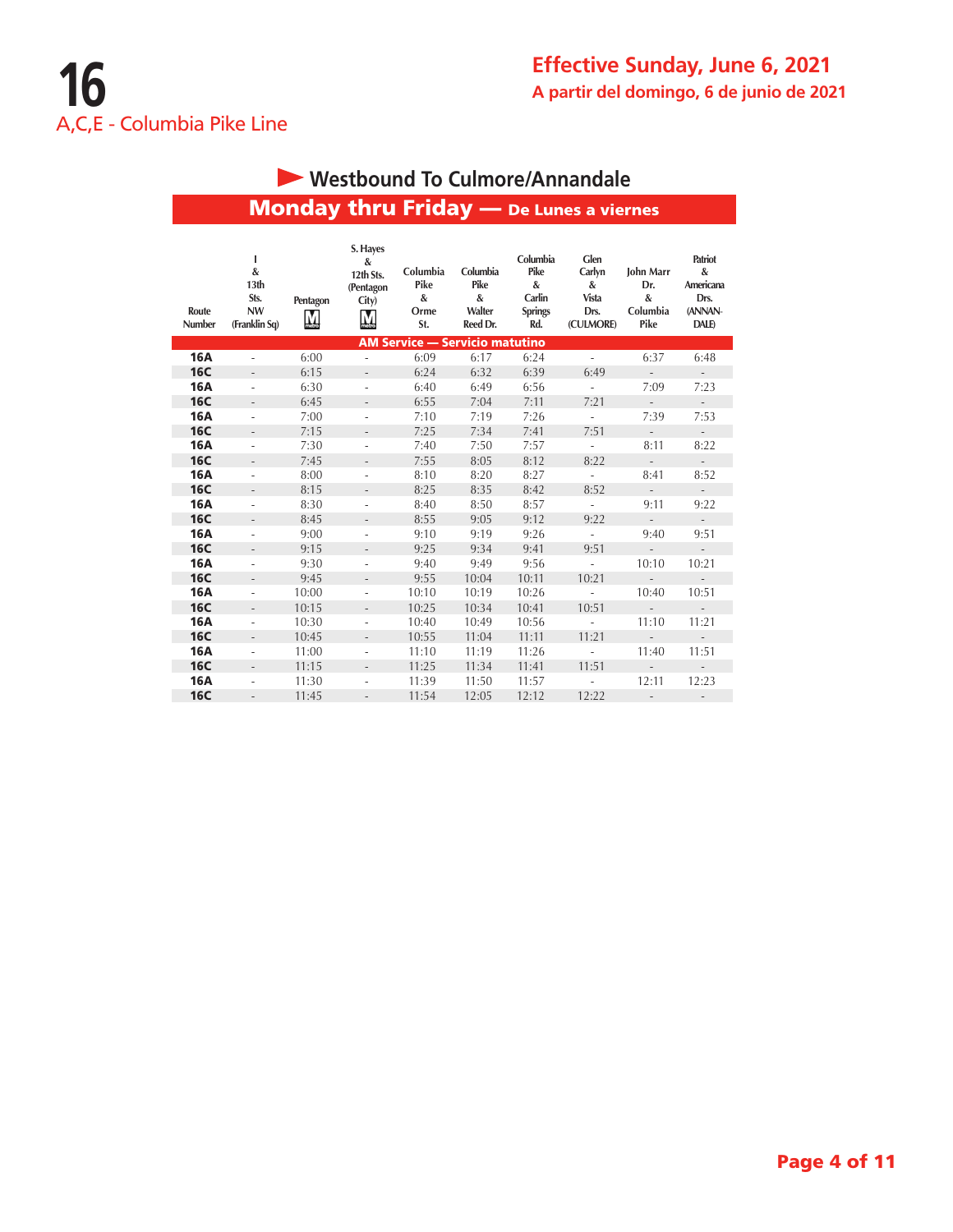# **Westbound To Culmore/Annandale**

Monday thru Friday — De Lunes a viernes

|                          | I<br>&<br>13th                     |               | S. Hayes<br>&<br>12th Sts.<br>(Pentagon | Columbia<br>Pike                        | Columbia<br>Pike        | Columbia<br>Pike<br>&           | Glen<br>Carlyn<br>&                                        | John Marr<br>Dr.            | Patriot<br>&<br>Americana        |
|--------------------------|------------------------------------|---------------|-----------------------------------------|-----------------------------------------|-------------------------|---------------------------------|------------------------------------------------------------|-----------------------------|----------------------------------|
| Route<br>Number          | Sts.<br><b>NW</b><br>(Franklin Sq) | Pentagon<br>M | City)<br>M                              | &<br>Orme<br>St.                        | &<br>Walter<br>Reed Dr. | Carlin<br><b>Springs</b><br>Rd. | Vista<br>Drs.<br>(CULMORE)                                 | &<br>Columbia<br>Pike       | Drs.<br>(ANNAN-<br>DALE)         |
|                          |                                    |               |                                         | <b>PM Service - Servicio vespertino</b> |                         |                                 |                                                            |                             |                                  |
| 16A                      | $\overline{\phantom{a}}$           | 12:00         | $\overline{\phantom{a}}$                | 12:09                                   | 12:20                   | 12:27                           | i,                                                         | 12:41                       | 12:53                            |
| <b>16C</b>               | ÷,                                 | 12:15         | $\overline{a}$                          | 12:24                                   | 12:35                   | 12:42                           | 12:52                                                      | $\overline{a}$              | $\overline{a}$                   |
| 16A                      | ä,                                 | 12:30         | ÷,                                      | 12:39                                   | 12:50                   | 12:57                           | $\overline{a}$                                             | 1:11                        | 1:23                             |
| <b>16C</b>               | $\overline{a}$                     | 12:45         |                                         | 12:54                                   | 1:05                    | 1:12                            | 1:22                                                       | $\overline{a}$              | L,                               |
| 16A                      | ÷,                                 | 1:00          | ÷,                                      | 1:09                                    | 1:20                    | 1:27                            | L                                                          | 1:41                        | 1:53                             |
| <b>16C</b><br><b>16A</b> | $\overline{a}$                     | 1:15          | L.                                      | 1:24<br>1:39                            | 1:35<br>1:50            | 1:42<br>1:57                    | 1:52<br>$\overline{\phantom{a}}$                           | $\overline{a}$<br>2:11      | $\overline{\phantom{a}}$<br>2:23 |
| <b>16C</b>               | ÷,<br>$\overline{\phantom{m}}$     | 1:30<br>1:45  | $\frac{1}{2}$<br>$\frac{1}{2}$          | 1:54                                    | 2:05                    | 2:12                            | 2:22                                                       | $\frac{1}{2}$               | ÷,                               |
| 16A                      | ÷,                                 | 2:00          | ÷,                                      | 2:10                                    | 2:21                    | 2:29                            | ä,                                                         | 2:44                        | 2:57                             |
| <b>16C</b>               | ÷,                                 | 2:15          | $\overline{a}$                          | 2:25                                    | 2:36                    | 2:44                            | 2:56                                                       | $\overline{\phantom{a}}$    |                                  |
| 16A                      | ÷,                                 | 2:30          | L.                                      | 2:40                                    | 2:51                    | 2:59                            | ÷,                                                         | 3:14                        | 3:27                             |
| <b>16C</b>               | $\overline{a}$                     | 2:45          | $\overline{a}$                          | 2:55                                    | 3:06                    | 3:14                            | 3:26                                                       | $\overline{a}$              | $\overline{\phantom{a}}$         |
| 16A                      | $\overline{\phantom{a}}$           | 3:00          | $\overline{\phantom{a}}$                | 3:10                                    | 3:21                    | 3:29                            | ÷,                                                         | 3:44                        | 3:57                             |
| <b>16C</b>               | $\frac{1}{2}$                      | 3:15          | $\overline{a}$                          | 3:25                                    | 3:36                    | 3:44                            | 3:56                                                       | $\overline{a}$              | $\overline{\phantom{a}}$         |
| 16A                      | $\overline{\phantom{a}}$           | 3:30          | $\overline{\phantom{a}}$                | 3:40                                    | 3:51                    | 3:59                            | i,                                                         | 4:14                        | 4:27                             |
| <b>16C</b>               | ÷,                                 | 3:45          | $\overline{a}$                          | 3:55                                    | 4:06                    | 4:14                            | 4:26                                                       | $\overline{a}$              | $\overline{a}$                   |
| 16A                      | L,                                 | 4:00          | $\frac{1}{2}$                           | 4:12                                    | 4:24                    | 4:32                            | ÷,                                                         | 4:49                        | 5:03                             |
| <b>16C</b>               |                                    | 4:15          |                                         | 4:27                                    | 4:39                    | 4:47                            | 4:59                                                       | $\overline{a}$              | $\overline{\phantom{a}}$         |
| 16A                      | ÷,                                 | 4:30          | ÷,                                      | 4:42                                    | 4:54                    | 5:02                            | $\overline{a}$                                             | 5:19                        | 5:33                             |
| <b>16C</b>               | $\frac{1}{2}$                      | 4:45          | $\overline{a}$                          | 4:57                                    | 5:09                    | 5:17                            | 5:29                                                       | $\overline{a}$              | $\overline{\phantom{a}}$         |
| 16A                      | ÷,                                 | 5:00          | $\overline{\phantom{0}}$                | 5:13                                    | 5:26                    | 5:34                            | ÷                                                          | 5:50                        | 6:04                             |
| <b>16C</b>               | ÷,                                 | 5:15          | $\overline{a}$                          | 5:28                                    | 5:41                    | 5:49                            | 6:01                                                       |                             |                                  |
| 16A                      | ÷.                                 | 5:30          | L.                                      | 5:43                                    | 5:56                    | 6:04                            | ä,                                                         | 6:20                        | 6:34                             |
| <b>16C</b>               | ÷,                                 | 5:45          | $\overline{a}$                          | 5:58                                    | 6:11                    | 6:19                            | 6:31                                                       | $\overline{\phantom{a}}$    |                                  |
| 16A                      | ÷,                                 | 6:00          | ÷,                                      | 6:11                                    | 6:23                    | 6:30                            | ä,                                                         | 6:44                        | 6:57                             |
| <b>16C</b>               | $\overline{a}$                     | 6:15          | $\overline{a}$                          | 6:26                                    | 6:38                    | 6:45                            | 6:56                                                       | $\overline{a}$              | $\blacksquare$                   |
| 16A                      | ÷,                                 | 6:30          | $\blacksquare$                          | 6:40                                    | 6:51                    | 6:58                            | $\overline{\phantom{a}}$                                   | 7:11                        | 7:23                             |
| <b>16C</b>               |                                    | 6:45          | $\overline{a}$                          | 6:55                                    | 7:06                    | 7:13                            | 7:23                                                       | $\overline{\phantom{0}}$    | $\overline{\phantom{a}}$         |
| <b>16A</b>               | ÷,                                 | 7:00          | ÷,                                      | 7:10                                    | 7:21                    | 7:28                            | i,                                                         | 7:41                        | 7:53                             |
| <b>16C</b>               | ÷,                                 | 7:15          |                                         | 7:25                                    | 7:36                    | 7:43                            | 7:53                                                       | $\overline{a}$              | $\overline{a}$                   |
| 16A                      | $\overline{a}$                     | 7:30          | $\overline{a}$                          | 7:39                                    | 7:48                    | 7:55                            | ÷,                                                         | 8:07                        | 8:18                             |
| <b>16C</b>               | L.                                 | 7:45          | L.                                      | 7:54                                    | 8:03                    | 8:10                            | 8:19                                                       | $\overline{a}$              | $\overline{\phantom{a}}$         |
| 16A                      | ÷,                                 | 8:00          | $\frac{1}{2}$                           | 8:09                                    | 8:18                    | 8:25                            | $\overline{\phantom{a}}$                                   | 8:37                        | 8:48                             |
| <b>16C</b>               |                                    | 8:15          |                                         | 8:24                                    | 8:33                    | 8:40                            | 8:49                                                       | $\overline{a}$              | ÷,                               |
| 16A                      | ÷,                                 | 8:30          | $\frac{1}{2}$                           | 8:39                                    | 8:48                    | 8:55                            | ÷,                                                         | 9:07                        | 9:18                             |
| <b>16C</b><br>16A        | $\overline{a}$<br>÷,               | 8:45          | $\overline{\phantom{a}}$<br>L.          | 8:54                                    | 9:03                    | 9:10<br>9:25                    | 9:19<br>ä,                                                 | 9:37                        | 9:48                             |
| <b>16C</b>               |                                    | 9:00<br>9:15  |                                         | 9:09<br>9:24                            | 9:18<br>9:33            | 9:40                            | 9:49                                                       | $\overline{a}$              |                                  |
| <b>16C</b>               | ÷,                                 | 9:45          | ÷,                                      | 9:54                                    | 10:03                   | 10:10                           | 10:19                                                      | $\overline{a}$              |                                  |
| <b>16A</b>               | $\frac{1}{2}$                      | 10:00         |                                         | 10:09                                   | 10:18                   | 10:24                           | $\overline{a}$                                             | 10:35                       | 10:43                            |
| <b>16C</b>               | ÷.                                 | 10:15         | ÷.                                      | 10:24                                   | 10:33                   | 10:39                           | 10:47                                                      | $\overline{\phantom{a}}$    | $\overline{\phantom{a}}$         |
| <b>16E</b>               | 10:33                              | 10:45         | 10:51                                   | 10:57                                   | 11:06                   | 11:12                           | 11:20                                                      | $\overline{\phantom{a}}$    | $\overline{\phantom{a}}$         |
| <b>16A</b>               | ÷.                                 | 11:00         | ä,                                      | 11:09                                   | 11:18                   | 11:24                           | $\omega$                                                   | 11:35                       | 11:43                            |
| <b>16E</b>               | 11:03                              | 11:15         | 11:21                                   | 11:27                                   | 11:36                   | 11:42                           | 11:50                                                      | $\mathcal{L}_{\mathcal{A}}$ | $\mathcal{L}_{\mathcal{A}}$      |
| <b>16E</b>               | 11:33                              | 11:45         | 11:51                                   | 11:57                                   | 12:06                   | 12:12                           | 12:20                                                      | $\overline{a}$              | $\omega$                         |
|                          |                                    |               |                                         |                                         |                         |                                 | After Midnight Service - Servicio después de la medianoche |                             |                                  |
| <b>16A</b>               | $\mathbb{Z}^{\mathbb{Z}}$          | 12:00         | $\overline{\phantom{a}}$                | 12:09                                   | 12:18                   | 12:24                           | $\overline{\phantom{a}}$                                   | 12:35                       | 12:43                            |
| <b>16E</b>               | 12:00                              | 12:12         | 12:18                                   | 12:24                                   | 12:33                   | 12:39                           | 12:47                                                      | $\blacksquare$              | $\Box$                           |
| <b>16E</b>               | 12:30                              | 12:42         | 12:48                                   | 12:54                                   | 1:02                    | 1:08                            | 1:16                                                       | ÷,                          | $\overline{\phantom{a}}$         |
| <b>16E</b>               | 1:00                               | 1:12          | 1:18                                    | 1:24                                    | 1:32                    | 1:38                            | 1:46                                                       |                             |                                  |
| <b>16E</b>               | 1:30                               | 1:42          | 1:48                                    | 1:54                                    | 2:02                    | 2:08                            | 2:16                                                       |                             | ÷,                               |
| <b>16E</b>               | 2:00                               | 2:12          | 2:18                                    | 2:24                                    | 2:32                    | 2:38                            | 2:46                                                       | $\overline{a}$              | $\overline{\phantom{a}}$         |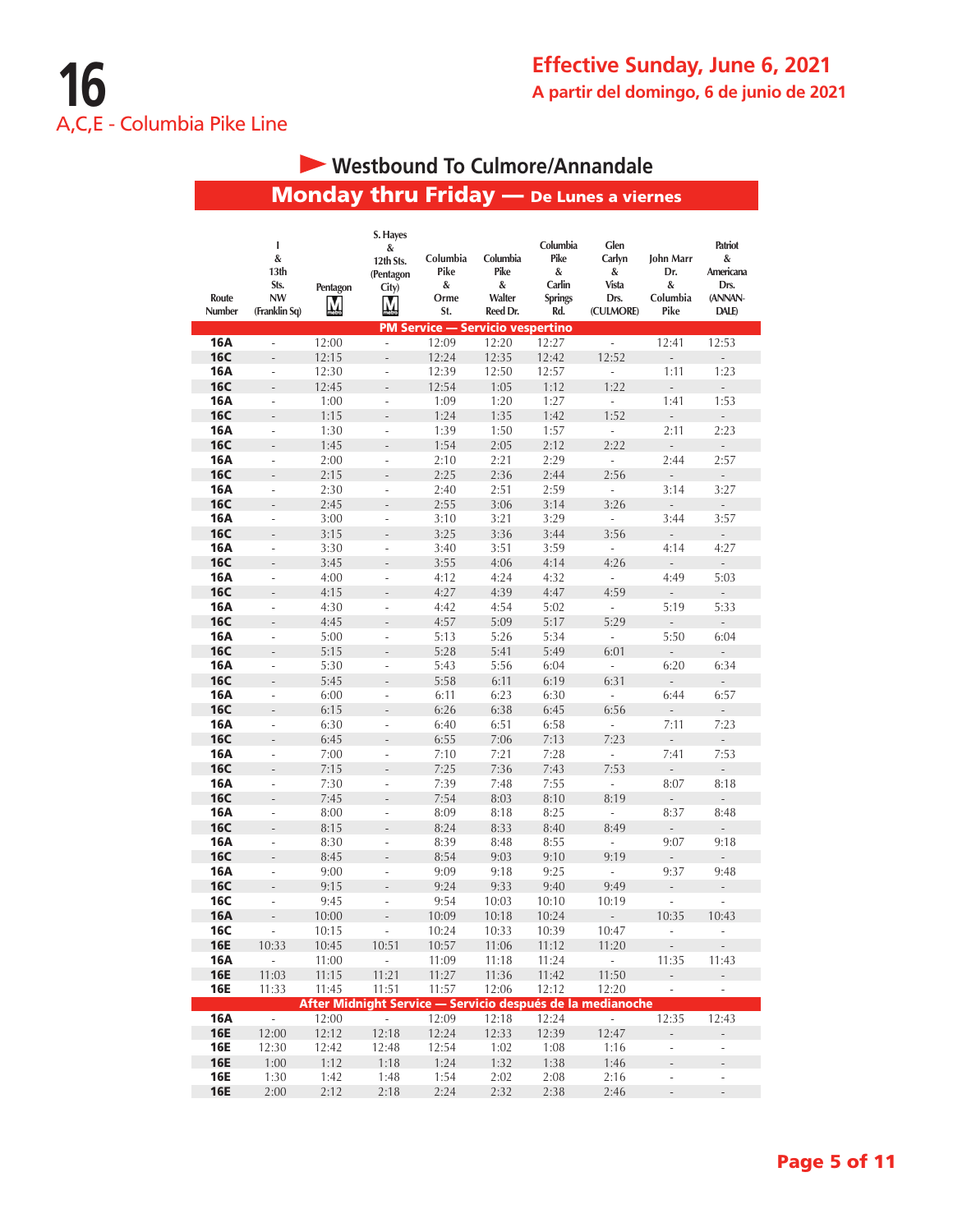#### Saturday — Sábados **I S. Hayes John Colum**-**Colum**-**& & Patriot Marr Glen bia bia Columbia 13th Sts. 12th Sts. Dr. & Carlyn Pike & Pike Pike NW & PENTA**-**(Pentagon Ameri**-**Colum**-**& Carlin & Four & (FRANK**-**GON City) Route cana bia Vista Springs Mile Orme LIN**  $\overline{M}$ **Number Drs. Pike Drs. Rd. Run Dr. St. SQ) M Service — Servicio matutino 16E** - - 5:06 5:15 5:21 5:27 5:33 5:39 5:51 **16E** - - 5:36 5:45 5:51 5:57 6:03 6:09 6:21 **16E** - - 6:06 6:15 6:21 6:27 6:33 6:39 6:51 16A 6:05 6:16 - 6:30 6:36 6:42 - 6:47 - **16E** - - 6:36 6:45 6:51 6:57 7:03 7:09 7:21 **16A** 6:35 6:46 - 7:00 7:06 7:12 - 7:17 -**16C** - - 7:06 7:15 7:21 7:27 - 7:32 - 16A 7:04 7:16 - 7:30 7:36 7:44 - 7:48 - **16C** - - 7:36 7:45 7:51 7:59 - 8:03 - 16A 7:34 7:46 - 8:00 8:06 8:14 - 8:18 - **16C** - - 8:06 8:15 8:21 8:29 - 8:33 -**16A** 8:04 8:16 - 8:30 8:36 8:44 - 8:48 -**16C** - - 8:36 8:45 8:51 8:59 - 9:03 -**16A** 8:34 8:46 - 9:00 9:06 9:14 - 9:18 -**16C** - - 9:06 9:15 9:21 9:29 - 9:33 - 16A 9:04 9:16 - 9:30 9:36 9:44 - 9:48 - **16C** - - 9:36 9:45 9:52 10:00 - 10:04 -**16A** 9:32 9:46 - 10:00 10:07 10:15 - 10:19 -**16C** - - 10:06 10:15 10:22 10:30 - 10:34 -**16A** 10:02 10:16 - 10:30 10:37 10:45 - 10:49 -**16C** - - 10:36 10:45 10:52 11:00 - 11:04 -**16A** 10:32 10:46 - 11:00 11:07 11:15 - 11:19 -**16C** - - 11:06 11:15 11:22 11:30 - 11:34 -**16A** 11:02 11:16 - 11:30 11:37 11:45 - 11:49 -**16C** - - 11:36 11:45 11:52 12:00 - 12:04 -**16A** 11:32 11:46 - 12:00 12:07 12:16 - 12:20 -

On four Federal holidays, Columbus Day, Veterans' Day, Martin Luther King, Jr. Day, and Presidents' Day, the Saturday schedule will be in effect.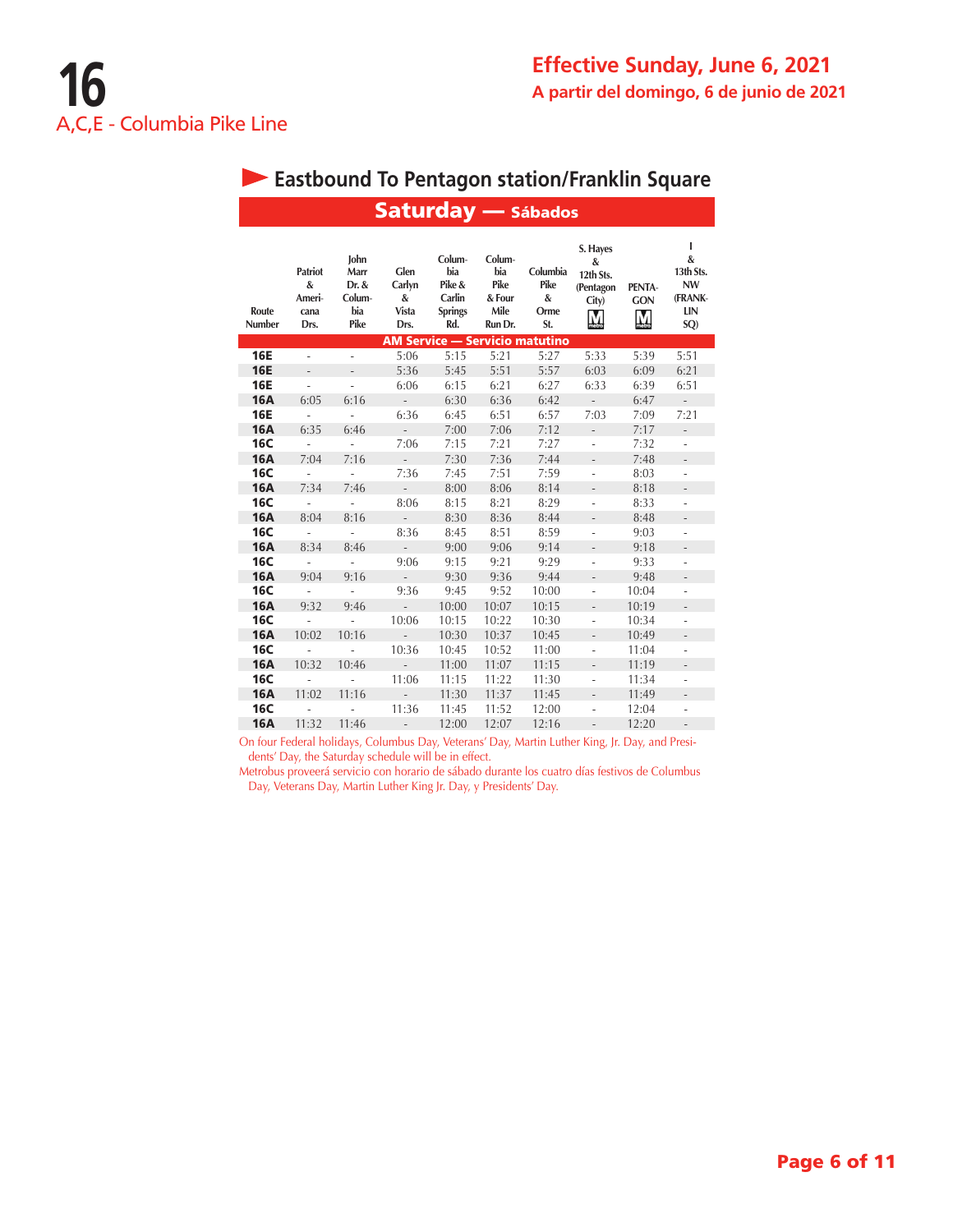|                          |                                               |                                                | <b>Saturday</b> — Sábados                                  |                                                            |                                                    |                                         |                                                  |                           |                                                           |
|--------------------------|-----------------------------------------------|------------------------------------------------|------------------------------------------------------------|------------------------------------------------------------|----------------------------------------------------|-----------------------------------------|--------------------------------------------------|---------------------------|-----------------------------------------------------------|
| Route<br>Number          | <b>Patriot</b><br>&<br>Ameri-<br>cana<br>Drs. | John<br>Marr<br>Dr. &<br>Colum-<br>bia<br>Pike | Glen<br>Carlyn<br>&<br>Vista<br>Drs.                       | Colum-<br>bia<br>Pike &<br>Carlin<br><b>Springs</b><br>Rd. | Colum-<br>bia<br>Pike<br>& Four<br>Mile<br>Run Dr. | Columbia<br>Pike<br>&<br>Orme<br>St.    | S. Hayes<br>&<br>12th Sts.<br>(Pentagon<br>City) | PENTA-<br><b>GON</b><br>M | I<br>&<br>13th Sts.<br><b>NW</b><br>(FRANK-<br>LIN<br>SQ) |
|                          |                                               |                                                |                                                            |                                                            |                                                    | <b>PM Service - Servicio vespertino</b> |                                                  |                           |                                                           |
| 16C                      | L,                                            | $\overline{\phantom{a}}$                       | 12:04                                                      | 12:15                                                      | 12:22                                              | 12:31                                   | L,                                               | 12:35                     | L                                                         |
| <b>16A</b><br>16C        | 12:02<br>÷,                                   | 12:16<br>÷,                                    | $\overline{a}$<br>12:34                                    | 12:30<br>12:45                                             | 12:37<br>12:52                                     | 12:46<br>1:01                           | L,                                               | 12:50<br>1:05             | $\overline{a}$<br>÷,                                      |
| <b>16A</b>               | 12:32                                         | 12:46                                          |                                                            | 1:00                                                       | 1:07                                               | 1:16                                    |                                                  | 1:20                      | $\overline{a}$                                            |
| 16C                      | ÷,                                            | ÷,                                             | 1:04                                                       | 1:15                                                       | 1:22                                               | 1:31                                    | i,                                               | 1:35                      | i,                                                        |
| <b>16A</b>               | 1:02                                          | 1:16                                           | $\overline{a}$                                             | 1:30                                                       | 1:37                                               | 1:46                                    | L.                                               | 1:50                      | $\overline{a}$                                            |
| 16C                      | ÷,                                            | L,                                             | 1:34                                                       | 1:45                                                       | 1:52                                               | 2:01                                    | ÷,                                               | 2:05                      | ÷,                                                        |
| 16A                      | 1:32                                          | 1:46                                           | $\overline{a}$                                             | 2:00                                                       | 2:07                                               | 2:16                                    |                                                  | 2:20                      |                                                           |
| 16C                      | L,                                            | $\overline{a}$                                 | 2:04                                                       | 2:15                                                       | 2:22                                               | 2:31                                    | ÷,                                               | 2:35                      | i,                                                        |
| <b>16A</b>               | 2:02                                          | 2:16                                           | $\overline{a}$                                             | 2:30                                                       | 2:37                                               | 2:46                                    |                                                  | 2:50                      | $\overline{a}$                                            |
| 16C                      | ÷                                             | $\overline{a}$                                 | 2:34                                                       | 2:45                                                       | 2:52                                               | 3:01                                    | ÷,                                               | 3:05                      | ÷,                                                        |
| <b>16A</b>               | 2:32                                          | 2:46                                           | $\overline{a}$                                             | 3:00                                                       | 3:07                                               | 3:16                                    |                                                  | 3:20                      |                                                           |
| 16C<br><b>16A</b>        | $\overline{a}$                                | $\overline{a}$                                 | 3:04                                                       | 3:15                                                       | 3:22                                               | 3:31                                    | ÷,<br>L.                                         | 3:35                      | ÷,                                                        |
| 16C                      | 3:02<br>$\overline{\phantom{a}}$              | 3:16<br>$\overline{a}$                         | ÷,<br>3:34                                                 | 3:30<br>3:45                                               | 3:37<br>3:52                                       | 3:46<br>4:01                            | ÷,                                               | 3:50<br>4:05              | $\overline{a}$<br>÷,                                      |
| <b>16A</b>               | 3:32                                          | 3:46                                           | $\overline{a}$                                             | 4:00                                                       | 4:07                                               | 4:16                                    |                                                  | 4:20                      | $\overline{a}$                                            |
| 16C                      | $\overline{\phantom{a}}$                      | ÷,                                             | 4:04                                                       | 4:15                                                       | 4:22                                               | 4:31                                    | L.                                               | 4:35                      | L,                                                        |
| <b>16A</b>               | 4:02                                          | 4:16                                           |                                                            | 4:30                                                       | 4:36                                               | 4:44                                    |                                                  | 4:48                      | $\overline{a}$                                            |
| <b>16C</b>               | $\overline{\phantom{a}}$                      | L                                              | 4:35                                                       | 4:45                                                       | 4:51                                               | 4:59                                    | $\overline{a}$                                   | 5:03                      | Ĭ.                                                        |
| <b>16A</b>               | 4:32                                          | 4:46                                           | $\overline{a}$                                             | 5:00                                                       | 5:06                                               | 5:14                                    | $\overline{a}$                                   | 5:18                      | $\overline{a}$                                            |
| 16C                      | ÷                                             | ÷                                              | 5:05                                                       | 5:15                                                       | 5:21                                               | 5:29                                    | i,                                               | 5:33                      | Ĭ.                                                        |
| <b>16A</b>               | 5:02                                          | 5:16                                           | $\overline{a}$                                             | 5:30                                                       | 5:36                                               | 5:44                                    | $\overline{a}$                                   | 5:48                      | $\overline{a}$                                            |
| <b>16C</b>               | ÷                                             | $\overline{a}$                                 | 5:35                                                       | 5:45                                                       | 5:51                                               | 5:59                                    | ÷,                                               | 6:03                      | ÷,                                                        |
| <b>16A</b>               | 5:32                                          | 5:46                                           | $\overline{a}$                                             | 6:00                                                       | 6:06                                               | 6:14                                    | L.                                               | 6:18                      | L                                                         |
| 16C                      | L,                                            | $\overline{a}$                                 | 6:05                                                       | 6:15                                                       | 6:21                                               | 6:29                                    | $\overline{a}$<br>L.                             | 6:33                      | $\overline{a}$                                            |
| <b>16A</b><br><b>16C</b> | 6:02<br>$\overline{a}$                        | 6:16<br>$\overline{a}$                         | $\overline{a}$<br>6:35                                     | 6:30<br>6:45                                               | 6:36<br>6:51                                       | 6:44<br>6:59                            | i,                                               | 6:48<br>7:03              | $\overline{a}$<br>i,                                      |
| <b>16A</b>               | 6:32                                          | 6:46                                           | ÷                                                          | 7:00                                                       | 7:06                                               | 7:14                                    | $\overline{\phantom{0}}$                         | 7:18                      | $\overline{a}$                                            |
| <b>16C</b>               | $\overline{\phantom{a}}$                      | $\overline{a}$                                 | 7:05                                                       | 7:15                                                       | 7:21                                               | 7:29                                    | ÷,                                               | 7:33                      | ÷                                                         |
| <b>16A</b>               | 7:06                                          | 7:17                                           | $\overline{a}$                                             | 7:30                                                       | 7:36                                               | 7:43                                    |                                                  | 7:47                      | $\overline{a}$                                            |
| 16C                      | ÷,                                            | $\frac{1}{2}$                                  | 7:37                                                       | 7:45                                                       | 7:51                                               | 7:58                                    |                                                  | 8:02                      | $\overline{a}$                                            |
| <b>16A</b>               | 7:36                                          | 7:47                                           |                                                            | 8:00                                                       | 8:06                                               | 8:13                                    |                                                  | 8:17                      |                                                           |
| 16C                      | ÷,                                            | $\overline{a}$                                 | 8:07                                                       | 8:15                                                       | 8:21                                               | 8:28                                    | ÷,                                               | 8:32                      | L,                                                        |
| <b>16A</b>               | 8:06                                          | 8:17                                           | ÷,                                                         | 8:30                                                       | 8:36                                               | 8:43                                    | $\overline{a}$                                   | 8:47                      | $\overline{a}$                                            |
| <b>16C</b><br><b>16A</b> | i,                                            | ÷,<br>8:47                                     | 8:37<br>$\overline{a}$                                     | 8:45                                                       | 8:51                                               | 8:58                                    | ÷<br>L.                                          | 9:02                      | $\overline{\phantom{0}}$<br>$\overline{a}$                |
| <b>16C</b>               | 8:36<br>÷,                                    | $\overline{a}$                                 | 9:07                                                       | 9:00<br>9:15                                               | 9:06<br>9:21                                       | 9:13<br>9:28                            | ÷,                                               | 9:17<br>9:32              | ÷,                                                        |
| 16A                      | 9:06                                          | 9:17                                           |                                                            | 9:30                                                       | 9:36                                               | 9:43                                    |                                                  | 9:4/                      |                                                           |
| <b>16C</b>               | $\overline{\phantom{a}}$                      | $\overline{a}$                                 | 9:37                                                       | 9:45                                                       | 9:51                                               | 9:58                                    | i,                                               | 10:02                     | ÷,                                                        |
| <b>16A</b>               | 9:36                                          | 9:47                                           | $\frac{1}{2}$                                              | 10:00                                                      | 10:06                                              | 10:13                                   |                                                  | 10:17                     |                                                           |
| 16C                      | i,                                            | $\overline{a}$                                 | 10:07                                                      | 10:15                                                      | 10:21                                              | 10:28                                   | ÷,                                               | 10:32                     |                                                           |
| <b>16A</b>               | 10:06                                         | 10:17                                          | $\overline{\phantom{a}}$                                   | 10:30                                                      | 10:36                                              | 10:43                                   |                                                  | 10:47                     |                                                           |
| 16E                      | $\overline{\phantom{a}}$                      | $\overline{a}$                                 | 10:37                                                      | 10:45                                                      | 10:51                                              | 10:58                                   | 11:04                                            | 11:10                     | 11:22                                                     |
| <b>16E</b><br><b>16A</b> | 11:06                                         | 11:17                                          | 11:07<br>$\overline{\phantom{a}}$                          | 11:15<br>11:30                                             | 11:21<br>11:36                                     | 11:28                                   | 11:34<br>ä,                                      | 11:40                     | 11:52                                                     |
| <b>16E</b>               | $\frac{1}{2}$                                 | ÷,                                             | 11:37                                                      | 11:45                                                      | 11:51                                              | 11:43<br>11:57                          | 12:03                                            | 11:47<br>12:09            | $\overline{\phantom{a}}$<br>12:21                         |
|                          |                                               |                                                | After Midnight Service - Servicio después de la medianoche |                                                            |                                                    |                                         |                                                  |                           |                                                           |
| <b>16E</b>               | ÷,                                            | ÷                                              | 12:07                                                      | 12:15                                                      | 12:21                                              | 12:27                                   | 12:33                                            | 12:39                     | 12:51                                                     |
| <b>16E</b>               | $\overline{a}$                                |                                                | 12:37                                                      | 12:45                                                      | 12:51                                              | 12:57                                   | 1:03                                             | 1:09                      | 1:21                                                      |
| <b>16E</b>               | $\frac{1}{2}$                                 | ÷                                              | 1:07                                                       | 1:15                                                       | 1:21                                               | 1:27                                    | 1:33                                             | 1:39                      | 1:51                                                      |
| <b>16E</b>               |                                               |                                                | 1:37                                                       | 1:45                                                       | 1:51                                               | 1:57                                    | 2:03                                             | 2:09                      | 2:21                                                      |
| <b>16E</b>               | $\overline{a}$                                | L                                              | 2:00                                                       | 2:08                                                       | 2:14                                               | 2:20                                    | 2:26                                             | 2:32                      | 2:44                                                      |

On four Federal holidays, Columbus Day, Veterans' Day, Martin Luther King, Jr. Day, and Presidents' Day, the Saturday schedule will be in effect.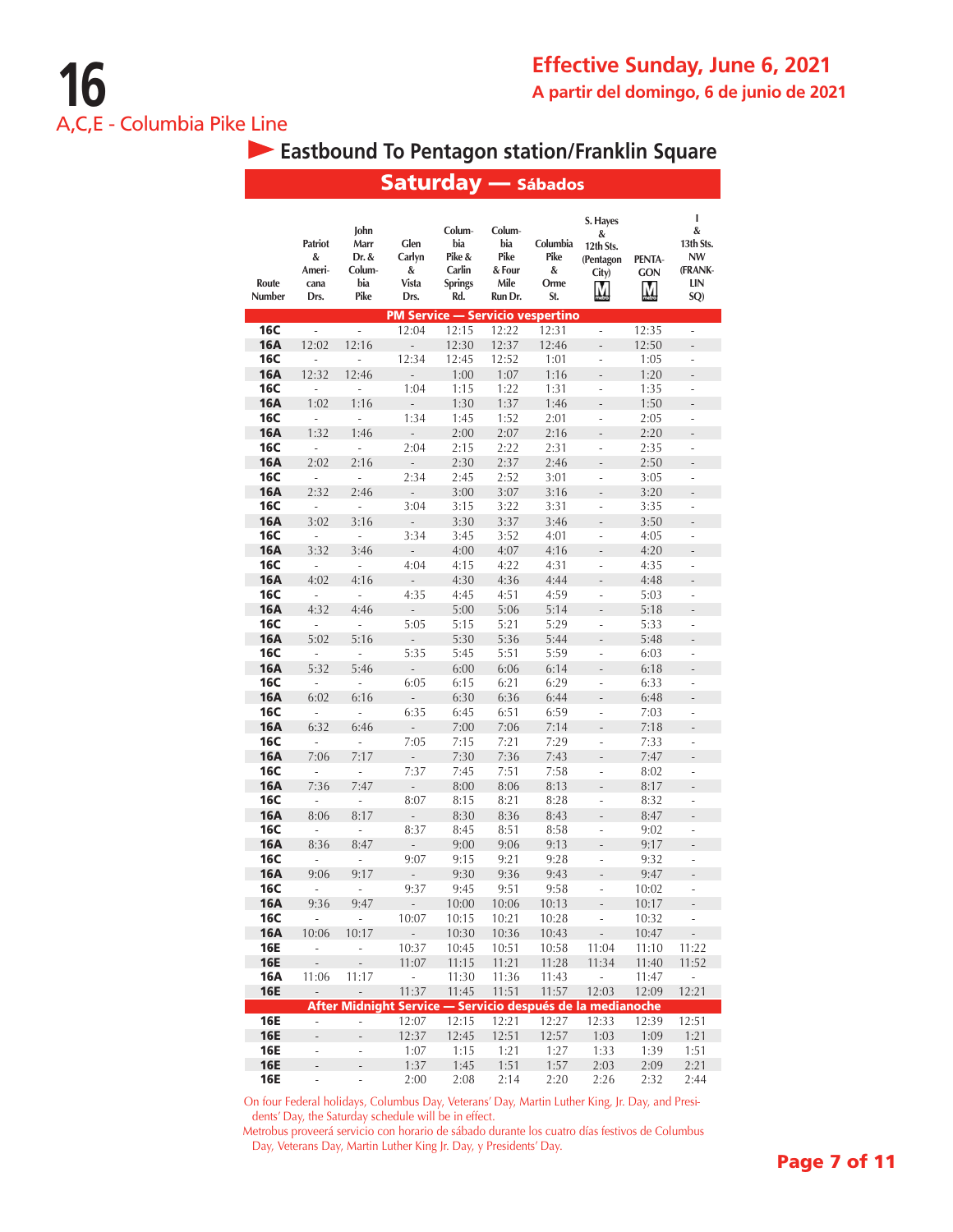### **Westbound To Culmore/Annandale**

Saturday —

|                 |                                                         |                    | Jatul uay                                              |                                      |                                                  | <b>Sabauos</b>                                             |                                                                       |                                           |                                                                |
|-----------------|---------------------------------------------------------|--------------------|--------------------------------------------------------|--------------------------------------|--------------------------------------------------|------------------------------------------------------------|-----------------------------------------------------------------------|-------------------------------------------|----------------------------------------------------------------|
| Route<br>Number | T<br>&<br>13th Sts.<br><b>NW</b><br>(Franklin<br>$Sq$ ) | Penta-<br>gon<br>M | S. Hayes<br>&<br>12th Sts.<br>(Pentagon<br>City)<br>M. | Columbia<br>Pike<br>&<br>Orme<br>St. | Colum-<br>bia<br>Pike<br>&<br>Walter<br>Reed Dr. | Colum-<br>bia<br>Pike &<br>Carlin<br><b>Springs</b><br>Rd. | Glen<br>Carlyn<br>&<br><b>Vista</b><br>Drs.<br>(CUL-<br><b>MORE</b> ) | John Marr<br>Dr.<br>&<br>Columbia<br>Pike | <b>Patriot</b><br>& Ameri-<br>cana<br>Drs.<br>(ANNAN-<br>DALE) |
|                 |                                                         |                    |                                                        |                                      |                                                  | <b>AM Service - Servicio matutino</b>                      |                                                                       |                                           |                                                                |
| <b>16A</b>      | ä,                                                      | 6:00               | $\overline{\phantom{a}}$                               | 6:08                                 | 6:14                                             | 6:20                                                       | $\omega$                                                              | 6:33                                      | 6:42                                                           |
| <b>16E</b>      | 6:03                                                    | 6:15               | 6:21                                                   | 6:27                                 | 6:33                                             | 6:39                                                       | 6:47                                                                  | $\mathcal{L}^{\pm}$                       | $\mathcal{L}_{\mathcal{A}}$                                    |
| <b>16A</b>      | $\overline{\phantom{a}}$                                | 6:30               | $\overline{\phantom{a}}$                               | 6:38                                 | 6:44                                             | 6:50                                                       | $\overline{\phantom{a}}$                                              | 7:03                                      | 7:12                                                           |
| <b>16E</b>      | 6:33                                                    | 6:45               | 6:51                                                   | 6:57                                 | 7:03                                             | 7:09                                                       | 7:17                                                                  | $\overline{\phantom{a}}$                  | $\overline{\phantom{a}}$                                       |
| <b>16A</b>      | $\overline{\phantom{a}}$                                | 7:00               | ÷                                                      | 7:08                                 | 7:14                                             | 7:20                                                       | $\overline{\phantom{a}}$                                              | 7:33                                      | 7:42                                                           |
| <b>16E</b>      | 7:03                                                    | 7:15               | 7:21                                                   | 7:27                                 | 7:33                                             | 7:39                                                       | 7:47                                                                  | $\overline{\phantom{a}}$                  | $\overline{\phantom{a}}$                                       |
| <b>16A</b>      | $\overline{\phantom{0}}$                                | 7:30               | ÷                                                      | 7:39                                 | 7:46                                             | 7:53                                                       | ÷                                                                     | 8:07                                      | 8:17                                                           |
| <b>16C</b>      | $\overline{\phantom{0}}$                                | 7:45               | $\overline{\phantom{0}}$                               | 7:54                                 | 8:01                                             | 8:08                                                       | 8:17                                                                  | $\overline{\phantom{a}}$                  | $\frac{1}{2}$                                                  |
| <b>16A</b>      | ä,                                                      | 8:00               | ÷,                                                     | 8:09                                 | 8:16                                             | 8:23                                                       | $\overline{\phantom{a}}$                                              | 8:37                                      | 8:47                                                           |
| <b>16C</b>      | $\overline{a}$                                          | 8:15               | $\overline{a}$                                         | 8:24                                 | 8:31                                             | 8:38                                                       | 8:47                                                                  | $\mathcal{L}^{\pm}$                       | $\mathcal{L}^{\pm}$                                            |
| <b>16A</b>      | ä,                                                      | 8:30               | $\overline{\phantom{0}}$                               | 8:39                                 | 8:46                                             | 8:53                                                       | $\overline{\phantom{a}}$                                              | 9:07                                      | 9:17                                                           |
| <b>16C</b>      | $\overline{a}$                                          | 8:45               | $\overline{\phantom{0}}$                               | 8:54                                 | 9:01                                             | 9:08                                                       | 9:17                                                                  | $\overline{\phantom{a}}$                  | $\frac{1}{2}$                                                  |
| <b>16A</b>      | ä,                                                      | 9:00               | ÷,                                                     | 9:10                                 | 9:19                                             | 9:27                                                       | ÷                                                                     | 9:41                                      | 9:52                                                           |
| <b>16C</b>      | $\overline{a}$                                          | 9:15               |                                                        | 9:25                                 | 9:34                                             | 9:42                                                       | 9:53                                                                  | $\overline{\phantom{0}}$                  | $\overline{\phantom{a}}$                                       |
| <b>16A</b>      | ÷                                                       | 9:30               | $\overline{\phantom{0}}$                               | 9:40                                 | 9:49                                             | 9:57                                                       | ÷                                                                     | 10:11                                     | 10:22                                                          |
| <b>16C</b>      |                                                         | 9:45               | $\overline{\phantom{0}}$                               | 9:55                                 | 10:04                                            | 10:12                                                      | 10:23                                                                 | $\overline{a}$                            |                                                                |
| <b>16A</b>      | $\overline{a}$                                          | 10:00              | ÷,                                                     | 10:10                                | 10:19                                            | 10:27                                                      | $\overline{a}$                                                        | 10:41                                     | 10:52                                                          |
| <b>16C</b>      | $\frac{1}{2}$                                           | 10:15              | $\overline{a}$                                         | 10:25                                | 10:34                                            | 10:42                                                      | 10:53                                                                 | $\mathbb{R}^2$                            | $\mathcal{L}_{\mathcal{A}}$                                    |
| <b>16A</b>      | ÷                                                       | 10:30              | $\frac{1}{2}$                                          | 10:40                                | 10:49                                            | 10:57                                                      | $\overline{\phantom{a}}$                                              | 11:11                                     | 11:22                                                          |
| <b>16C</b>      | $\frac{1}{2}$                                           | 10:45              | $\overline{\phantom{0}}$                               | 10:55                                | 11:04                                            | 11:12                                                      | 11:23                                                                 | $\overline{a}$                            |                                                                |
| <b>16A</b>      | $\overline{a}$                                          | 11:00              | ÷,                                                     | 11:10                                | 11:19                                            | 11:27                                                      | L.                                                                    | 11:41                                     | 11:52                                                          |
| <b>16C</b>      | $\overline{a}$                                          | 11:15              |                                                        | 11:25                                | 11:34                                            | 11:42                                                      | 11:53                                                                 | $\overline{a}$                            | $\overline{a}$                                                 |
| <b>16A</b>      | $\overline{\phantom{0}}$                                | 11:30              |                                                        | 11:40                                | 11:49                                            | 11:57                                                      | $\frac{1}{2}$                                                         | 12:11                                     | 12:22                                                          |
| <b>16C</b>      |                                                         | 11:45              |                                                        | 11:55                                | 12:04                                            | 12:12                                                      | 12:23                                                                 | $\overline{\phantom{m}}$                  |                                                                |

On four Federal holidays, Columbus Day, Veterans' Day, Martin Luther King, Jr. Day, and Presidents' Day, the Saturday schedule will be in effect.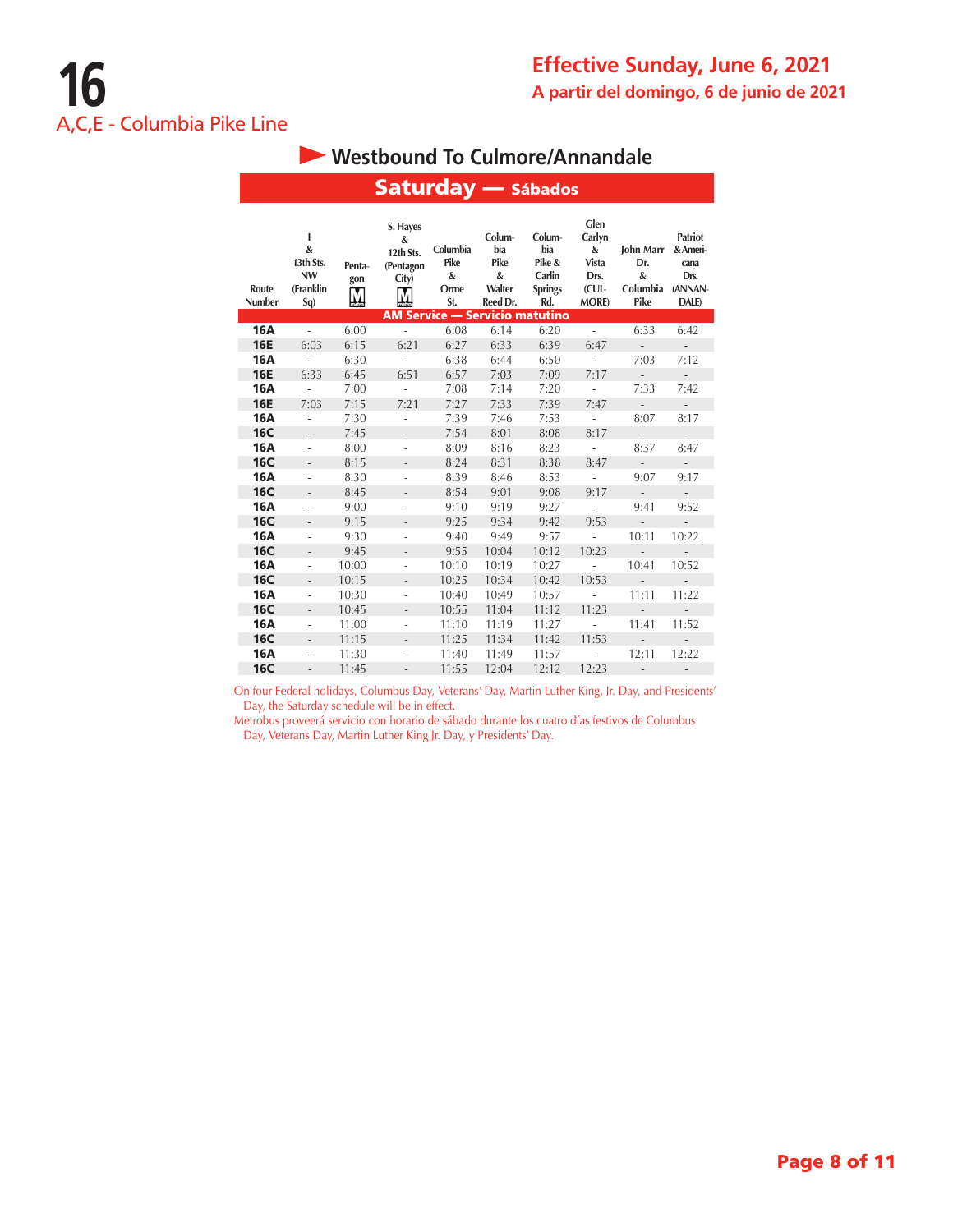|                          |                                                      |                    | <b>Saturday — Sábados</b>                                  |                                      |                                                  |                                                            |                                                                       |                                           |                                                                |
|--------------------------|------------------------------------------------------|--------------------|------------------------------------------------------------|--------------------------------------|--------------------------------------------------|------------------------------------------------------------|-----------------------------------------------------------------------|-------------------------------------------|----------------------------------------------------------------|
|                          |                                                      |                    |                                                            |                                      |                                                  |                                                            |                                                                       |                                           |                                                                |
| Route<br>Number          | L<br>&<br>13th Sts.<br><b>NW</b><br>(Franklin<br>Sq) | Penta-<br>gon<br>M | S. Hayes<br>&<br>12th Sts.<br>(Pentagon<br>City)<br>М      | Columbia<br>Pike<br>&<br>Orme<br>St. | Colum-<br>bia<br>Pike<br>&<br>Walter<br>Reed Dr. | Colum-<br>bia<br>Pike &<br>Carlin<br><b>Springs</b><br>Rd. | Glen<br>Carlyn<br>&<br><b>Vista</b><br>Drs.<br>(CUL-<br><b>MORE</b> ) | John Marr<br>Dr.<br>&<br>Columbia<br>Pike | <b>Patriot</b><br>& Ameri-<br>cana<br>Drs.<br>(ANNAN-<br>DALE) |
|                          |                                                      |                    | <b>PM Service - Servicio vespertino</b>                    |                                      |                                                  |                                                            |                                                                       |                                           |                                                                |
| 16A<br>16C               | L<br>$\overline{a}$                                  | 12:00<br>12:15     | ÷,<br>$\frac{1}{2}$                                        | 12:10<br>12:25                       | 12:20<br>12:35                                   | 12:28<br>12:43                                             | ä,<br>12:55                                                           | 12:42<br>$\overline{a}$                   | 12:54<br>$\frac{1}{2}$                                         |
| 16A                      | i,                                                   | 12:30              | ÷                                                          | 12:40                                | 12:50                                            | 12:58                                                      | ÷,                                                                    | 1:12                                      | 1:24                                                           |
| <b>16C</b>               | $\overline{a}$                                       | 12:45              | L,                                                         | 12:55                                | 1:05                                             | 1:13                                                       | 1:25                                                                  | L,                                        | $\overline{a}$                                                 |
| 16A                      | L.                                                   | 1:00               | ÷,                                                         | 1:10                                 | 1:20                                             | 1:28                                                       | i,                                                                    | 1:42                                      | 1:54                                                           |
| <b>16C</b>               | $\overline{a}$                                       | 1:15               | $\overline{a}$                                             | 1:25                                 | 1:35                                             | 1:43                                                       | 1:55                                                                  | $\overline{a}$                            | $\overline{a}$                                                 |
| 16A                      | ÷,                                                   | 1:30               | $\overline{a}$                                             | 1:40                                 | 1:50                                             | 1:58                                                       | $\overline{a}$                                                        | 2:12                                      | 2:24                                                           |
| <b>16C</b>               | $\overline{a}$                                       | 1:45               | L,                                                         | 1:55                                 | 2:05                                             | 2:13                                                       | 2:25                                                                  | ÷,                                        | $\overline{a}$                                                 |
| 16A                      | i,                                                   | 2:00               | $\overline{a}$                                             | 2:10                                 | 2:20                                             | 2:28                                                       | ÷                                                                     | 2:42                                      | 2:54                                                           |
| <b>16C</b><br>16A        | $\overline{a}$<br>÷,                                 | 2:15<br>2:30       | $\overline{a}$<br>÷,                                       | 2:25<br>2:40                         | 2:35<br>2:50                                     | 2:43<br>2:58                                               | 2:55<br>÷,                                                            | ÷,<br>3:12                                | $\overline{a}$<br>3:24                                         |
| <b>16C</b>               | $\overline{a}$                                       | 2:45               |                                                            | 2:55                                 | 3:04                                             | 3:12                                                       | 3:25                                                                  |                                           |                                                                |
| 16A                      | ÷,                                                   | 3:00               | i,                                                         | 3:10                                 | 3:19                                             | 3:27                                                       | $\frac{1}{2}$                                                         | 3:41                                      | 3:54                                                           |
| <b>16C</b>               | $\overline{a}$                                       | 3:15               | $\overline{a}$                                             | 3:25                                 | 3:34                                             | 3:42                                                       | 3:55                                                                  | $\frac{1}{2}$                             | L,                                                             |
| 16A                      | ÷,                                                   | 3:30               | i,                                                         | 3:40                                 | 3:49                                             | 3:57                                                       | i,                                                                    | 4:11                                      | 4:24                                                           |
| <b>16C</b>               | $\frac{1}{2}$                                        | 3:45               |                                                            | 3:55                                 | 4:04                                             | 4:12                                                       | 4:25                                                                  | $\overline{a}$                            | $\overline{a}$                                                 |
| 16A                      | $\frac{1}{2}$                                        | 4:00               | $\overline{a}$                                             | 4:10                                 | 4:19                                             | 4:27                                                       | $\overline{a}$                                                        | 4:41                                      | 4:54                                                           |
| <b>16C</b>               | ÷                                                    | 4:15               |                                                            | 4:25                                 | 4:34                                             | 4:42                                                       | 4:55                                                                  | $\frac{1}{2}$                             | $\overline{a}$                                                 |
| 16A                      | ä,                                                   | 4:30               | $\overline{a}$                                             | 4:40                                 | 4:49                                             | 4:57                                                       | $\overline{\phantom{a}}$                                              | 5:11                                      | 5:24                                                           |
| <b>16C</b><br>16A        | $\overline{a}$<br>÷,                                 | 4:45               | $\overline{a}$<br>L                                        | 4:55<br>5:10                         | 5:04<br>5:19                                     | 5:12<br>5:27                                               | 5:25<br>L,                                                            | $\overline{a}$<br>5:41                    | $\overline{a}$<br>5:54                                         |
| <b>16C</b>               | $\overline{a}$                                       | 5:00<br>5:15       |                                                            | 5:25                                 | 5:34                                             | 5:42                                                       | 5:55                                                                  | $\overline{a}$                            | $\overline{a}$                                                 |
| 16A                      | ÷                                                    | 5:30               | ÷                                                          | 5:40                                 | 5:49                                             | 5:57                                                       | $\overline{\phantom{0}}$                                              | 6:11                                      | 6:24                                                           |
| <b>16C</b>               | $\overline{a}$                                       | 5:45               | L.                                                         | 5:54                                 | 6:02                                             | 6:09                                                       | 6:20                                                                  | $\overline{a}$                            |                                                                |
| 16A                      | ÷.                                                   | 6:00               | ÷,                                                         | 6:09                                 | 6:17                                             | 6:24                                                       | ÷,                                                                    | 6:37                                      | 6:49                                                           |
| <b>16C</b>               | $\qquad \qquad \blacksquare$                         | 6:15               |                                                            | 6:24                                 | 6:32                                             | 6:39                                                       | 6:50                                                                  |                                           |                                                                |
| 16A                      | ÷.                                                   | 6:30               | i,                                                         | 6:39                                 | 6:47                                             | 6:54                                                       | ÷,                                                                    | 7:07                                      | 7:19                                                           |
| <b>16C</b>               | $\overline{a}$                                       | 6:45               | $\overline{a}$                                             | 6:54                                 | 7:02                                             | 7:09                                                       | 7:20                                                                  | $\overline{\phantom{a}}$                  | $\overline{a}$                                                 |
| 16A                      | ÷,                                                   | 7:00               | i,                                                         | 7:09                                 | 7:17                                             | 7:24                                                       | ÷                                                                     | 7:37                                      | 7:49                                                           |
| <b>16C</b><br>16A        | $\frac{1}{2}$<br>ä,                                  | 7:15               | $\overline{a}$<br>L                                        | 7:24                                 | 7:32                                             | 7:39                                                       | 7:50<br>$\overline{a}$                                                | L,                                        | $\overline{a}$<br>8:19                                         |
| <b>16C</b>               |                                                      | 7:30<br>7:45       |                                                            | 7:39<br>7:54                         | 7:47<br>8:02                                     | 7:54<br>8:09                                               | 8:20                                                                  | 8:07<br>$\overline{a}$                    | $\overline{a}$                                                 |
| 16A                      | $\overline{a}$                                       | 8:00               | $\overline{a}$                                             | 8:09                                 | 8:16                                             | 8:22                                                       | $\overline{a}$                                                        | 8:35                                      | 8:44                                                           |
| <b>16C</b>               | L.                                                   | 8:15               | $\overline{a}$                                             | 8:24                                 | 8:31                                             | 8:37                                                       | 8:46                                                                  | $\overline{a}$                            | $\overline{\phantom{m}}$                                       |
| 16A                      | ÷,                                                   | 8:30               | L,                                                         | 8:39                                 | 8:46                                             | 8:52                                                       |                                                                       | 9:05                                      | 9:14                                                           |
| 16C                      |                                                      | 8:45               |                                                            | 8:54                                 | 9:01                                             | 9:07                                                       | 9:16                                                                  | $\overline{\phantom{0}}$                  | ÷,                                                             |
| <b>16A</b>               |                                                      | 9:00               |                                                            | 9:09                                 | 9:16                                             | 9:22                                                       |                                                                       | 9:35                                      | 9:44                                                           |
| <b>16C</b>               |                                                      | 9:15               |                                                            | 9:24                                 | 9:31                                             | 9:37                                                       | 9:46                                                                  |                                           | $\overline{\phantom{0}}$                                       |
| <b>16C</b>               | $\overline{a}$                                       | 9:45               |                                                            | 9:54                                 | 10:01                                            | 10:07<br>10:22                                             | 10:16                                                                 | ä,                                        | $\overline{\phantom{a}}$                                       |
| <b>16A</b><br><b>16C</b> | $\overline{a}$<br>$\overline{\phantom{a}}$           | 10:00<br>10:15     | L,                                                         | 10:09<br>10:24                       | 10:16<br>10:31                                   | 10:37                                                      | $\overline{\phantom{a}}$<br>10:46                                     | 10:35<br>$\overline{\phantom{a}}$         | 10:44<br>÷                                                     |
| <b>16E</b>               | 10:33                                                | 10:45              | 10:51                                                      | 10:57                                | 11:04                                            | 11:10                                                      | 11:19                                                                 | $\overline{\phantom{a}}$                  |                                                                |
| 16A                      | $\overline{\phantom{a}}$                             | 11:00              | $\overline{\phantom{a}}$                                   | 11:09                                | 11:16                                            | 11:22                                                      | L,                                                                    | 11:35                                     | 11:44                                                          |
| <b>16E</b>               | 11:03                                                | 11:15              | 11:21                                                      | 11:27                                | 11:34                                            | 11:40                                                      | 11:49                                                                 | ÷,                                        | $\mathbb{Z}^{\mathbb{Z}}$                                      |
| <b>16E</b>               | 11:33                                                | 11:45              | 11:51                                                      | 11:57                                | 12:04                                            | 12:10                                                      | 12:19                                                                 | ÷,                                        | $\overline{\phantom{a}}$                                       |
|                          |                                                      |                    | After Midnight Service - Servicio después de la medianoche |                                      |                                                  |                                                            |                                                                       |                                           |                                                                |
| <b>16A</b>               | $\mathcal{L}_{\mathcal{A}}$                          | 12:00              | ÷.                                                         | 12:09                                | 12:16                                            | 12:22                                                      | $\mathcal{L}_{\mathcal{A}}$                                           | 12:35                                     | 12:44                                                          |
| <b>16E</b>               | 12:00                                                | 12:12              | 12:18                                                      | 12:24                                | 12:31                                            | 12:37                                                      | 12:46                                                                 | ÷.                                        | $\overline{a}$                                                 |
| <b>16E</b><br><b>16E</b> | 12:30<br>1:00                                        | 12:42<br>1:12      | 12:48<br>1:18                                              | 12:54<br>1:24                        | 1:00<br>1:30                                     | 1:06<br>1:36                                               | 1:15<br>1:45                                                          | L,                                        | ÷,                                                             |
| <b>16E</b>               | 1:30                                                 | 1:42               | 1:48                                                       | 1:54                                 | 2:00                                             | 2:06                                                       | 2:15                                                                  | ÷,                                        | ÷                                                              |
| <b>16E</b>               | 2:00                                                 | 2:12               | 2:18                                                       | 2:24                                 | 2:30                                             | 2:36                                                       | 2:45                                                                  | $\overline{\phantom{a}}$                  | $\frac{1}{2}$                                                  |

# **Westbound To Culmore/Annandale**

On four Federal holidays, Columbus Day, Veterans' Day, Martin Luther King, Jr. Day, and Presidents' Day, the Saturday schedule will be in effect.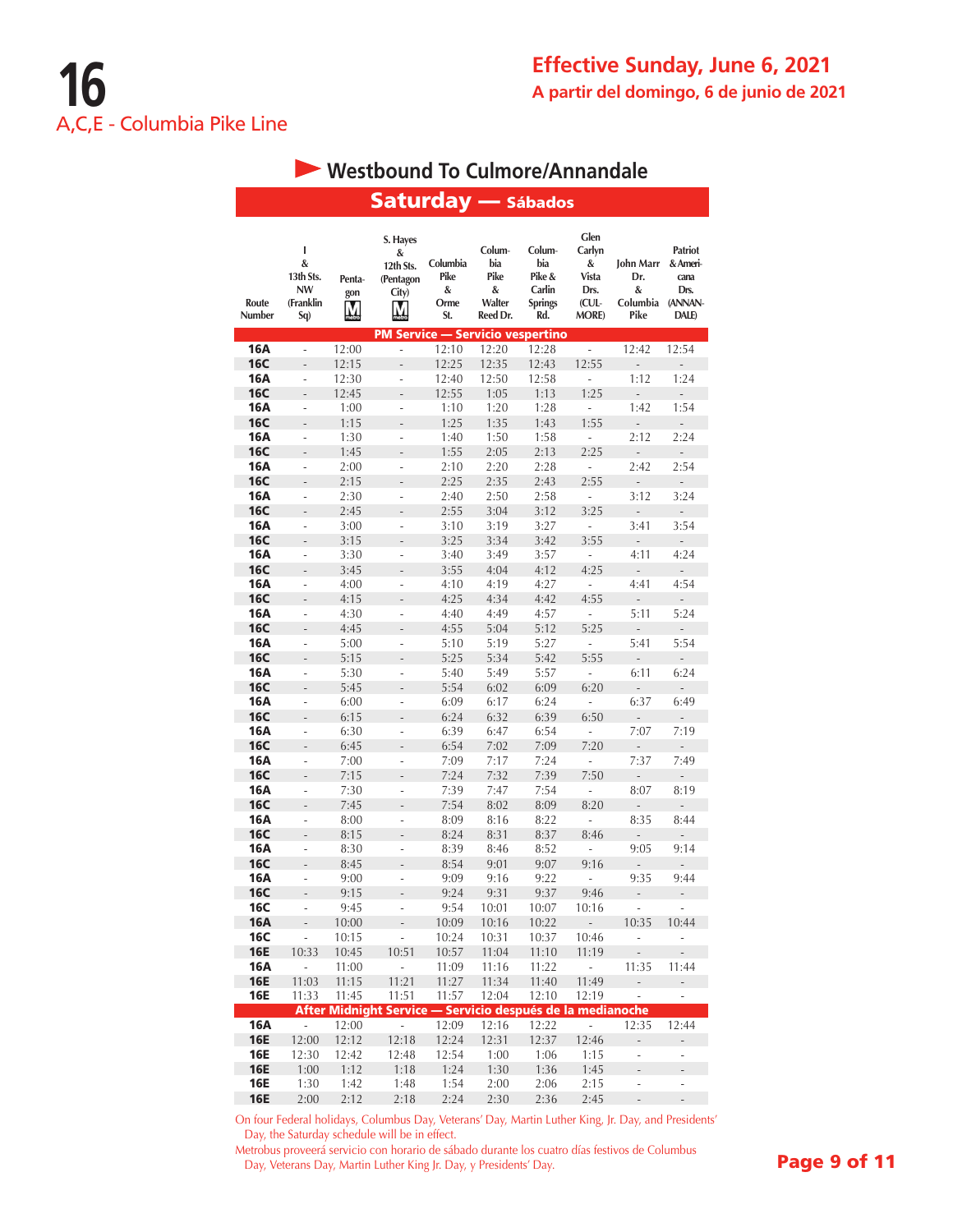|                          |                                               |                                                |                                      |                                                            |                                                    | <b>Sunday</b> — Domingos                |                                                            |                           |                                                                  |
|--------------------------|-----------------------------------------------|------------------------------------------------|--------------------------------------|------------------------------------------------------------|----------------------------------------------------|-----------------------------------------|------------------------------------------------------------|---------------------------|------------------------------------------------------------------|
| Route<br>Number          | <b>Patriot</b><br>&<br>Ameri-<br>cana<br>Drs. | John<br>Marr<br>Dr. &<br>Colum-<br>bia<br>Pike | Glen<br>Carlyn<br>&<br>Vista<br>Drs. | Colum-<br>bia<br>Pike &<br>Carlin<br><b>Springs</b><br>Rd. | Colum-<br>bia<br>Pike<br>& Four<br>Mile<br>Run Dr. | Columbia<br>Pike<br>&<br>Orme<br>St.    | S. Hayes<br>&<br>12th Sts.<br>(Pentagon<br>City)<br>M      | PENTA-<br><b>GON</b><br>M | L<br>&<br>13th Sts.<br><b>NW</b><br>(FRANK-<br><b>LIN</b><br>SQ) |
|                          |                                               |                                                |                                      | <b>AM Service - Servicio matutino</b>                      |                                                    |                                         |                                                            |                           |                                                                  |
| <b>16E</b>               | ä,                                            | ÷.                                             | 6:07                                 | 6:15                                                       | 6:21                                               | 6:28                                    | 6:34                                                       | 6:40                      | 6:52                                                             |
| <b>16A</b><br>16E        | 6:06<br>÷                                     | 6:17<br>÷,                                     | $\bar{\phantom{a}}$<br>6:37          | 6:30<br>6:45                                               | 6:36<br>6:51                                       | 6:43<br>6:58                            | $\frac{1}{2}$<br>7:04                                      | 6:48<br>7:10              | L,<br>7:22                                                       |
| <b>16E</b>               | $\overline{a}$                                | $\overline{a}$                                 | 7:07                                 | 7:15                                                       | 7:21                                               | 7:28                                    | 7:34                                                       | 7:40                      | 7:52                                                             |
| <b>16A</b>               | 7:06                                          | 7:17                                           | $\overline{\phantom{a}}$             | 7:30                                                       | 7:36                                               | 7:43                                    | $\overline{\phantom{a}}$                                   | 7:48                      | ÷,                                                               |
| <b>16E</b>               | $\overline{a}$                                |                                                | 7:37                                 | 7:45                                                       | 7:51                                               | 7:58                                    | 8:04                                                       | 8:10                      | 8:22                                                             |
| <b>16C</b>               | $\overline{a}$                                | $\overline{a}$                                 | 8:07                                 | 8:15                                                       | 8:21                                               | 8:28                                    | $\overline{a}$                                             | 8:33                      | $\overline{a}$                                                   |
| <b>16A</b>               | 8:06                                          | 8:17                                           | $\overline{a}$                       | 8:30                                                       | 8:36                                               | 8:43                                    | L.                                                         | 8:48                      |                                                                  |
| <b>16C</b>               | $\overline{a}$                                | i,                                             | 8:37                                 | 8:45                                                       | 8:51                                               | 8:58                                    | $\overline{\phantom{a}}$                                   | 9:03                      | i,                                                               |
| <b>16C</b>               | $\overline{a}$                                | $\overline{a}$                                 | 9:05                                 | 9:15                                                       | 9:22                                               | 9:30                                    | $\overline{a}$                                             | 9:35                      | $\overline{a}$                                                   |
| 16A                      | 9:03                                          | 9:16                                           | ä,                                   | 9:30                                                       | 9:37                                               | 9:45                                    | $\overline{a}$                                             | 9:50                      | $\overline{a}$                                                   |
| <b>16C</b><br><b>16C</b> | $\overline{a}$<br>$\overline{\phantom{a}}$    | $\overline{\phantom{a}}$                       | 9:35<br>10:05                        | 9:45<br>10:15                                              | 9:52<br>10:22                                      | 10:00<br>10:30                          | $\overline{a}$<br>÷,                                       | 10:05<br>10:35            | $\overline{a}$<br>÷,                                             |
| <b>16A</b>               | 10:03                                         | 10:16                                          | $\overline{a}$                       | 10:30                                                      | 10:37                                              | 10:45                                   |                                                            | 10:50                     | $\overline{a}$                                                   |
| <b>16C</b>               | L                                             |                                                | 10:35                                | 10:45                                                      | 10:52                                              | 11:00                                   | L                                                          | 11:05                     | ÷,                                                               |
| <b>16C</b>               | $\overline{a}$                                | $\frac{1}{2}$                                  | 11:05                                | 11:15                                                      | 11:22                                              | 11:30                                   | $\overline{a}$                                             | 11:35                     | $\overline{a}$                                                   |
| 16A                      | 11:03                                         | 11:16                                          | $\overline{a}$                       | 11:30                                                      | 11:37                                              | 11:45                                   | L,                                                         | 11:50                     | ÷                                                                |
| <b>16C</b>               | $\frac{1}{2}$                                 | $\overline{\phantom{a}}$                       | 11:33                                | 11:45                                                      | 11:52                                              | 12:01                                   | $\frac{1}{2}$                                              | 12:06                     | $\frac{1}{2}$                                                    |
|                          |                                               |                                                |                                      |                                                            |                                                    | <b>PM Service - Servicio vespertino</b> |                                                            |                           |                                                                  |
| <b>16C</b>               | $\overline{\phantom{a}}$                      | $\overline{\phantom{a}}$<br>12:16              | 12:03                                | 12:15                                                      | 12:22<br>12:37                                     | 12:31                                   | $\overline{a}$                                             | 12:36                     | $\overline{\phantom{a}}$                                         |
| <b>16A</b><br><b>16C</b> | 12:02<br>L                                    | L                                              | $\overline{a}$<br>12:33              | 12:30<br>12:45                                             | 12:52                                              | 12:46<br>1:01                           | $\overline{a}$<br>÷,                                       | 12:51<br>1:06             | $\overline{a}$<br>l,                                             |
| <b>16C</b>               | $\overline{a}$                                | $\overline{a}$                                 | 1:03                                 | 1:15                                                       | 1:22                                               | 1:31                                    | $\overline{a}$                                             | 1:36                      | $\overline{a}$                                                   |
| 16A                      | 1:02                                          | 1:16                                           | l,                                   | 1:30                                                       | 1:37                                               | 1:46                                    | ÷,                                                         | 1:51                      | ÷                                                                |
| <b>16C</b>               |                                               | $\overline{a}$                                 | 1:33                                 | 1:45                                                       | 1:52                                               | 2:01                                    |                                                            | 2:06                      | $\overline{a}$                                                   |
| <b>16C</b>               | L,                                            | l,                                             | 2:03                                 | 2:15                                                       | 2:22                                               | 2:31                                    | ÷,                                                         | 2:36                      | ÷,                                                               |
| <b>16A</b>               | 2:02                                          | 2:16                                           | $\frac{1}{2}$                        | 2:30                                                       | 2:37                                               | 2:46                                    |                                                            | 2:51                      | $\overline{a}$                                                   |
| <b>16C</b>               | L,                                            | $\overline{a}$                                 | 2:34                                 | 2:45                                                       | 2:52                                               | 3:00                                    | $\overline{a}$                                             | 3:04                      | $\overline{a}$                                                   |
| <b>16C</b>               | L,                                            | $\overline{a}$                                 | 3:04                                 | 3:15                                                       | 3:22                                               | 3:30                                    | $\overline{a}$                                             | 3:34                      | $\overline{a}$                                                   |
| 16A<br><b>16C</b>        | 3:03<br>$\overline{a}$                        | 3:16<br>$\overline{a}$                         | $\overline{\phantom{a}}$<br>3:34     | 3:30<br>3:45                                               | 3:37<br>3:52                                       | 3:45<br>4:00                            | L,                                                         | 3:49<br>4:04              | $\overline{a}$                                                   |
| <b>16C</b>               | ä,                                            | ÷,                                             | 4:04                                 | 4:15                                                       | 4:22                                               | 4:30                                    | $\overline{a}$                                             | 4:34                      | ÷,                                                               |
| <b>16A</b>               | 4:03                                          | 4:16                                           | L,                                   | 4:30                                                       | 4:37                                               | 4:45                                    |                                                            | 4:49                      | $\overline{a}$                                                   |
| <b>16C</b>               | L                                             | $\overline{a}$                                 | 4:34                                 | 4:45                                                       | 4:52                                               | 5:00                                    | $\overline{a}$                                             | 5:04                      | L,                                                               |
| <b>16C</b>               | $\frac{1}{2}$                                 |                                                | 5:04                                 | 5:15                                                       | 5:22                                               | 5:30                                    |                                                            | 5:34                      |                                                                  |
| 16A                      | 5:03                                          | 5:16                                           | $\overline{\phantom{a}}$             | 5:30                                                       | 5:37                                               | 5:45                                    | $\overline{a}$                                             | 5:49                      | i,                                                               |
| <b>16C</b>               | $\overline{a}$                                | -                                              | 5:34                                 | 5:45                                                       | 5:52                                               | 6:00                                    | $\overline{a}$                                             | 6:04                      | $\overline{a}$                                                   |
| 16C                      |                                               |                                                | 6:04                                 | 6:15                                                       | 6:22                                               | 6:30                                    |                                                            | 6:34                      | ÷                                                                |
| <b>16A</b><br><b>16C</b> | 6:03<br>$\overline{a}$                        | 6:16<br>$\overline{a}$                         | $\overline{\phantom{a}}$<br>6:37     | 6:30<br>6:45                                               | 6:37<br>6:51                                       | 6:45<br>6:58                            |                                                            | 6:49<br>7:02              | $\overline{a}$<br>$\overline{a}$                                 |
| <b>16C</b>               | $\overline{a}$                                | $\overline{a}$                                 | 7:07                                 | 7:15                                                       | 7:21                                               | 7:28                                    |                                                            | 7:32                      | $\overline{a}$                                                   |
| <b>16A</b>               | 7:05                                          | 7:16                                           | $\overline{\phantom{a}}$             | 7:30                                                       | 7:36                                               | 7:43                                    | L,                                                         | 7:47                      | i,                                                               |
| <b>16C</b>               | $\overline{\phantom{a}}$                      | L,                                             | 7:37                                 | 7:45                                                       | 7:51                                               | 7:58                                    |                                                            | 8:02                      | $\overline{a}$                                                   |
| <b>16C</b>               | ÷,                                            | L,                                             | 8:07                                 | 8:15                                                       | 8:21                                               | 8:28                                    | ÷                                                          | 8:32                      | $\overline{\phantom{a}}$                                         |
| <b>16A</b>               | 8:05                                          | 8:16                                           | $\overline{a}$                       | 8:30                                                       | 8:36                                               | 8:43                                    | $\overline{a}$                                             | 8:47                      | $\overline{a}$                                                   |
| <b>16C</b>               | $\overline{\phantom{a}}$                      | L                                              | 8:37                                 | 8:45                                                       | 8:51                                               | 8:58                                    | $\overline{a}$                                             | 9:02                      | $\overline{a}$                                                   |
| <b>16C</b>               | $\overline{a}$                                |                                                | 9:07                                 | 9:15                                                       | 9:21                                               | 9:28                                    |                                                            | 9:32                      | $\overline{a}$                                                   |
| <b>16A</b><br><b>16C</b> | 9:05<br>$\mathbb{L}$                          | 9:16<br>L,                                     | ÷.<br>9:37                           | 9:30<br>9:45                                               | 9:36<br>9:51                                       | 9:43<br>9:58                            | $\overline{a}$<br>$\overline{a}$                           | 9:47<br>10:02             | i,<br>L,                                                         |
| 16C                      | L,                                            | $\overline{a}$                                 | 10:07                                | 10:15                                                      | 10:21                                              | 10:28                                   | L,                                                         | 10:32                     | ÷,                                                               |
| <b>16A</b>               | 10:05                                         | 10:16                                          | $\bar{\phantom{a}}$                  | 10:30                                                      | 10:36                                              | 10:43                                   | $\overline{a}$                                             | 10:47                     | L,                                                               |
| <b>16E</b>               | L,                                            | i,                                             | 10:37                                | 10:45                                                      | 10:51                                              | 10:58                                   | 11:04                                                      | 11:10                     | 11:22                                                            |
| <b>16E</b>               | $\overline{\phantom{m}}$                      |                                                | 11:07                                | 11:15                                                      | 11:21                                              | 11:28                                   | 11:34                                                      | 11:40                     | 11:52                                                            |
| 16E                      | ÷,                                            |                                                | 11:37                                | 11:45                                                      | 11:51                                              | 11:58                                   | 12:04                                                      | 12:10                     | 12:22                                                            |
|                          |                                               |                                                |                                      |                                                            |                                                    |                                         | After Midnight Service - Servicio después de la medianoche |                           |                                                                  |
| <b>16E</b><br><b>16E</b> | $\overline{\phantom{a}}$<br>$\overline{a}$    | ÷,                                             | 12:07<br>12:37                       | 12:15<br>12:45                                             | 12:21<br>12:51                                     | 12:28<br>12:58                          | 12:34<br>1:04                                              | 12:40<br>1:10             | 12:52<br>1:22                                                    |
| 16E                      | $\overline{\phantom{m}}$                      | ÷                                              | 1:07                                 | 1:15                                                       | 1:21                                               | 1:28                                    | 1:34                                                       | 1:40                      | 1:52                                                             |
| <b>16E</b>               | ÷,                                            | -                                              | 1:37                                 | 1:45                                                       | 1:51                                               | 1:58                                    | 2:04                                                       | 2:10                      | 2:22                                                             |
| <b>16E</b>               | $\overline{\phantom{a}}$                      | i,                                             | 2:00                                 | 2:08                                                       | 2:14                                               | 2:21                                    | 2:27                                                       | 2:33                      | 2:45                                                             |